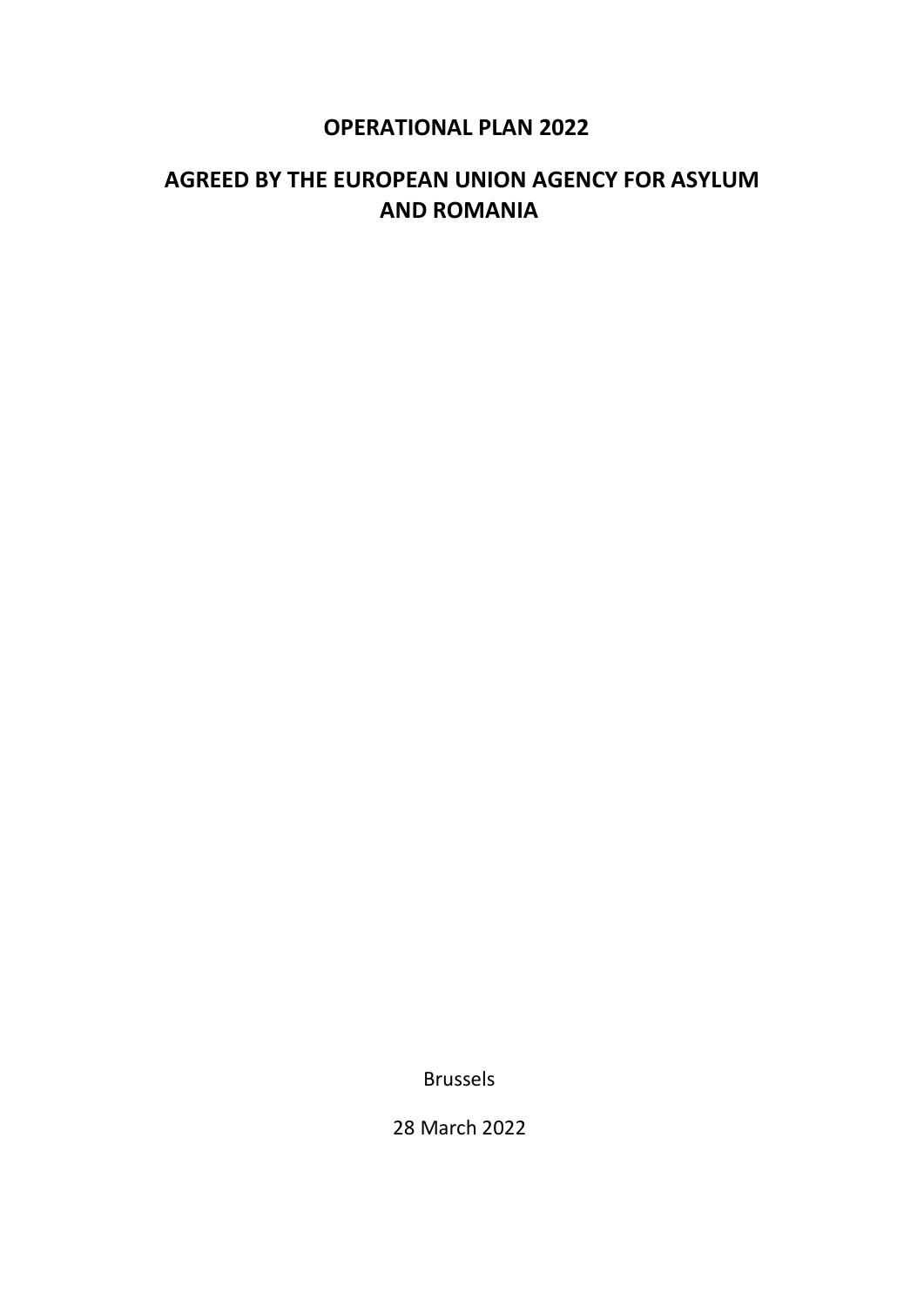The Executive Director of the European Union Agency for Asylum (hereinafter 'EUAA' or the 'Agency')  

and  

The Minister for Internal Affairs of Romania (hereinafter 'Member State'), 

Having regard to Regulation (EU) No 2021/2303 of the European Parliament and of the Council of 15 December 2021 on the European Union Agency for Asylum and repealing Regulation (EU) No 439/2010<sup>1</sup> (hereinafter referred to as 'EUAA Regulation'), and in particular Article 1, Article 2, Article 3, Articles 16 to 20 and Articles 23 to 28 thereof, 

Hereby agree on the Operational Plan (hereinafter 'the Plan') for the provision of technical and operational assistance by EUAA to Romania. 

The Operational Plan is binding in its entirety, including annexes. 

The implementation period of the Plan shall be from 28 March 2022 until 31 December 2022.  

The Plan enters into force on the date after it has been signed by both Parties.  

EUAA shall share a copy of the Plan with the Members of the EUAA Management Board for information. The Plan will be made publicly available on the EUAA website.  

Brussels

28 March 2022

Executive Director of the European Union Agency for Asylum 

Minister of Internal Affairs of Romania

Nina Gregori

Lucian Nicolae Bode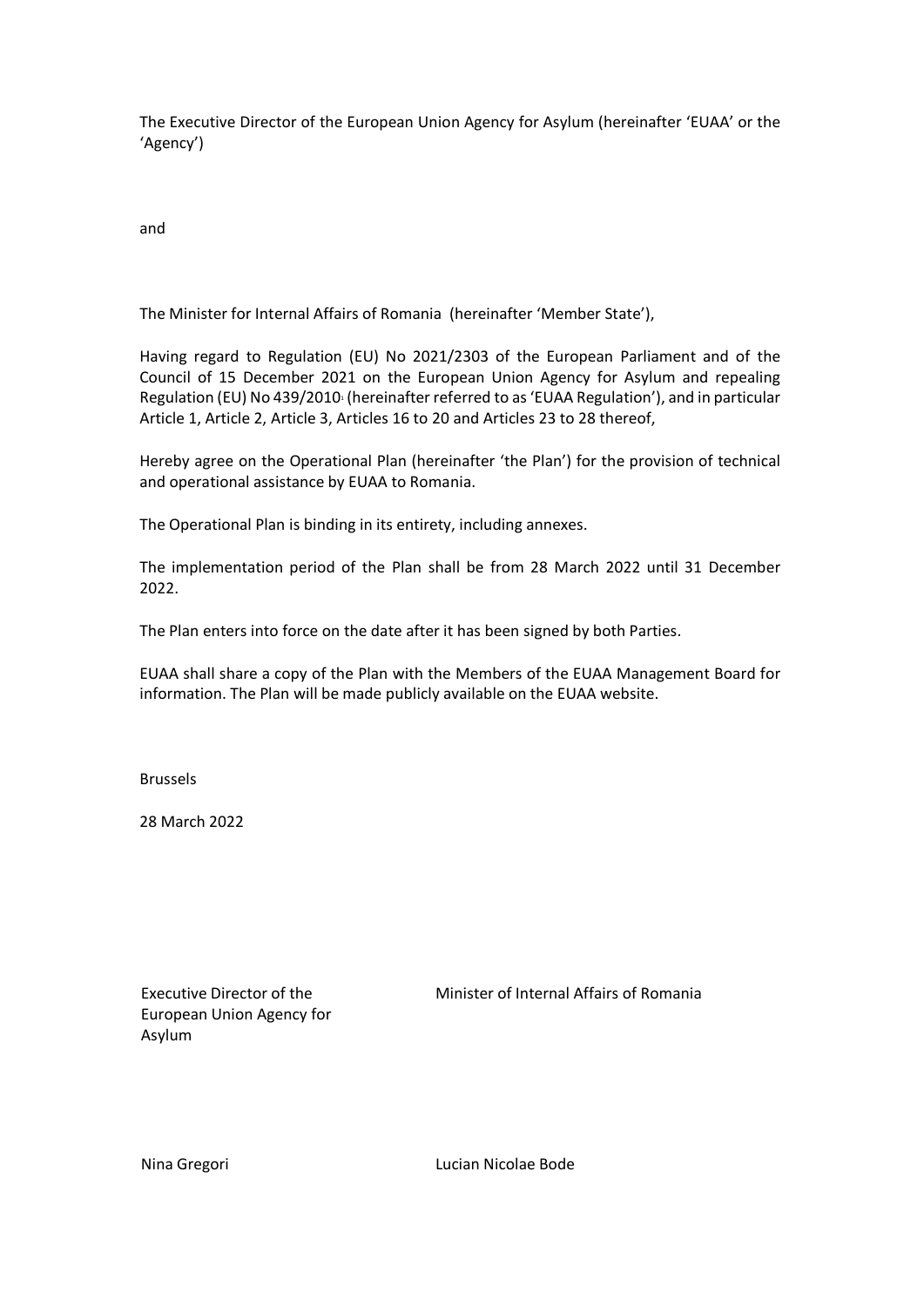## **1.0 INTRODUCTION**

An Operational Plan addresses the specific needs of the requesting Member State(s) with regard to: 

- operational and technical needs of the Member State whose asylum and/or reception systems are subject to disproportionate pressure;
- operational and technical reinforcement needs of the Member State(s) facing disproportionate migratory challenges;
- the implementation of its(their) obligations under the Common European Asylum System (CEAS)
- the implementation of Directive 2001/55/EC and the Council Implementing Decision (EU) 2022/382 of 4 March 2022 establishing the existence of a mass influx of displaced persons from Ukraine within the meaning of Article 5 of Directive 2001/55/EC, and having the effect of introducing temporary protection.

The Plan provides the framework for delivery of technical and operational assistance by the European Union Agency for Asylum, including the deployment of asylum support teams. 

## **2.0. OPERATIONAL SITUATION, NEEDS ASSESSMENT AND OBJECTIVES**

 Romania's asylum system has sustained increased pressure over the last three years, with consecutive year-on-year increases in the number of new applications lodged. With the country being one of the main entry points for those seeking temporary protection following the war in Ukraine, the asylum and reception systems have been stretched beyond capacity.

Following the start of the conflict and the flow of Ukrainian refugees to Romania, the national authorities have responded to the high number of asylum applications submitted in the border points with Ukraine (e.g., Siret, Isaccea, Sighetu Marmatiei) by deploying its own staff. Following up to the set-up of the emergency temporary camps for accommodation and humanitarian assistance, the authorities moved some technical equipment and personnel to process those applications closer to the border (e.g., Siret, Albita). Such redeployment of personnel could have an impact in the medium-term, increasing the pressure on asylum and reception systems in Romania. 

Following the entry into force of the Council Implementing Decision (EU) 2022/382 of 4 March 2022 establishing the existence of a mass influx of displaced persons from Ukraine within the meaning of Article 5 of Directive 2001/55/EC, Romania is establishing the tool to register efficiently the high number of Ukrainians applying for temporary protection. On 18<sup>th</sup> of March, the Government issued the Decision no. 367 on the establishment of the conditions for the provision of temporary protection, as well as on the amendment and completion of regulations in the field of foreigners. As the number of arrivals is on the rise, support in the registration of beneficiaries is considered a key priority. In addition, emphasis is placed on the voluntary transfer scheme coordinated by the Commission.

An important challenge in terms of capacity and professional development is represented by high staff turnover rates (especially in the first years of service) and mass retirements from the MoI system (including GII) over the past few years. Furthermore, training options for staff of the General Inspectorate for Immigration are generally very limited despite increased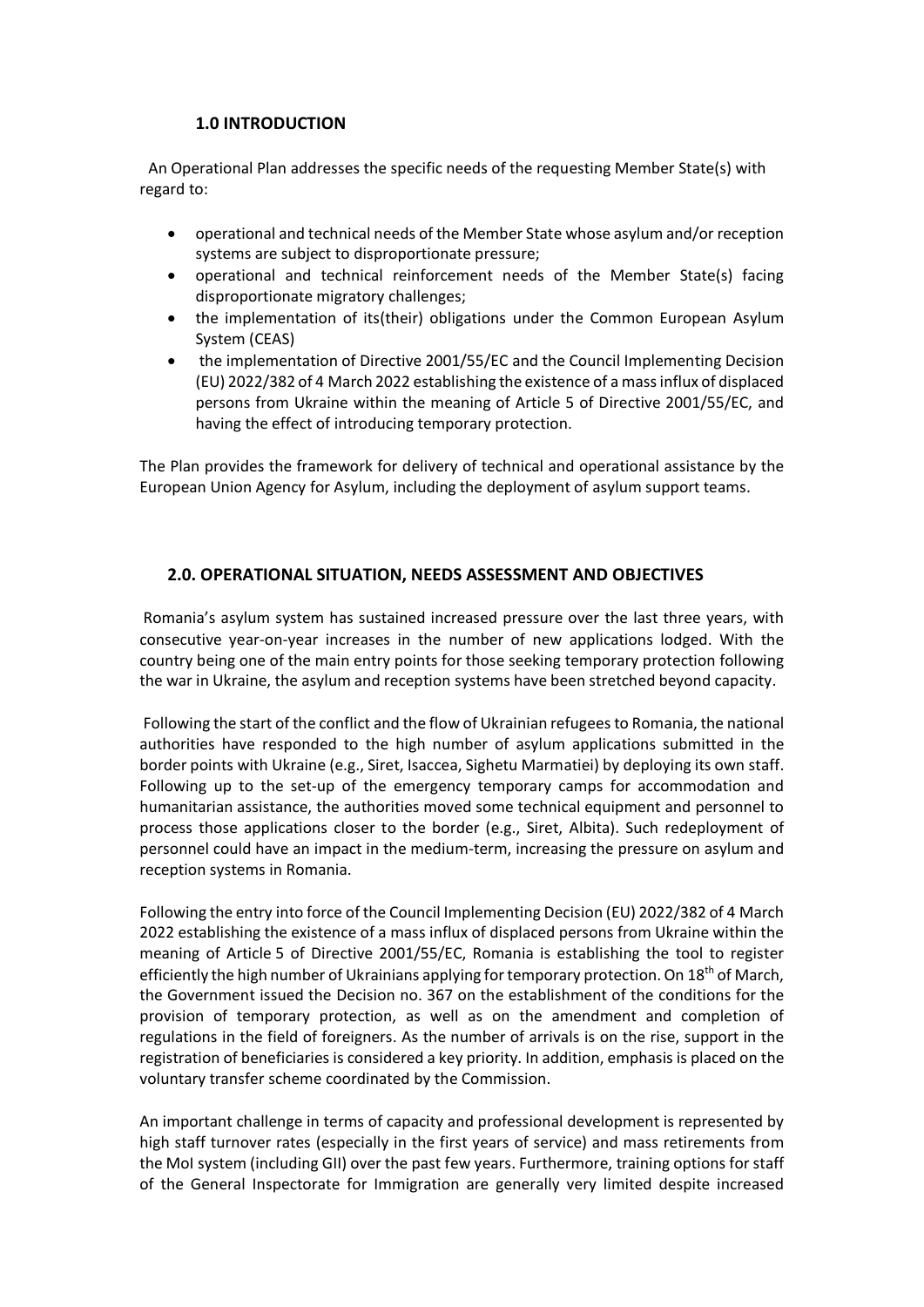interest by GII-DAI, both general and TPD-focused.  Similar needs have been identified for NGOs present in the field, in view of ensuring alignment in the messaging and toolbox employed across all stakeholders involved in the response.

Pressure significantly increased on the reception system in Romania in 2020 and continued in 2021. With the influx of Ukrainian nationals since 24 February 2022, the reception system is pressured even further, leading to the further use of temporary/supplementary accommodation units and/ even considering the possibility of setting up tents on the premises of the reception centres as an emergency solution. These accommodation options may lead to sub-standard reception conditions, whereas there are already concerns regarding the conditions in reception centres. Existing plans for increasing accommodation capacity with modular constructions are put on hold or delayed, with very limited prospects for finalisation in the near future. While for now the majority of those arriving from Ukraine and applying for asylum have preferred to stay outside the reception facilities, there are reported cases of applicants who approached the RC for accommodation after they could no longer stay in private housing offered by individuals (who initially thought that such support would only be needed for a few days). The current occupancy rate (on  $23<sup>rd</sup>$  March 2022) was 87,5% for the GII accommodation centres (asylum seekers related), with an expectancy to increase further.

Furthermore, the first temporary protection permits have been issued by GII, with approximately 113 being registered during the first day of implementation across the country. The number might be limited due to capacity constraints.

While the legislation provides that GII-DAI may contract specialised reception services in individual or collective accommodation spaces, the authorities failed to get offers at the last public procurement procedure. Therefore DAI would like to align with other MS best practices and benefit to translate lessons learnt into an adapted framework contract, with input from member state experts. In the context of the aforementioned challenges, such support has been prioritised by authorities.

Council Implementing Decision (EU) 2022/382 of 4 March 2022, in particular Art.3 par.2 stipulates that the EUAA should provide operational support to Member States that have requested assistance to help them cope with the situation, including for the purposes of applying the aforementioned Decision.

Against this backdrop, on 4 March 2022, the General Inspectorate for Immigration (hereinafter 'GII') (Inspectoratul General pentru Imigrari (IGI)), addressed a letter to the Executive Director of EUAA requesting support from the Agency considering the extraordinary pressure on the country's asylum and reception system.

Subsequently, the two parties reached an agreement to conduct a rapid needs assessment with the aim to identify areas where operational support may be potentially provided by the Agency. The aim of the needs assessment was the following: a) to assess the needs of the asylum and reception system in Romania, in terms of additional emergency capacity; b) consider the potential scope for an EUAA intervention; c) identify and define estimated duration of the potential intervention and the specific potential actions. 

In accordance with the operational situation and needs assessment described herewith, the Parties agree to pursue the achievement of the following operational objectives and results: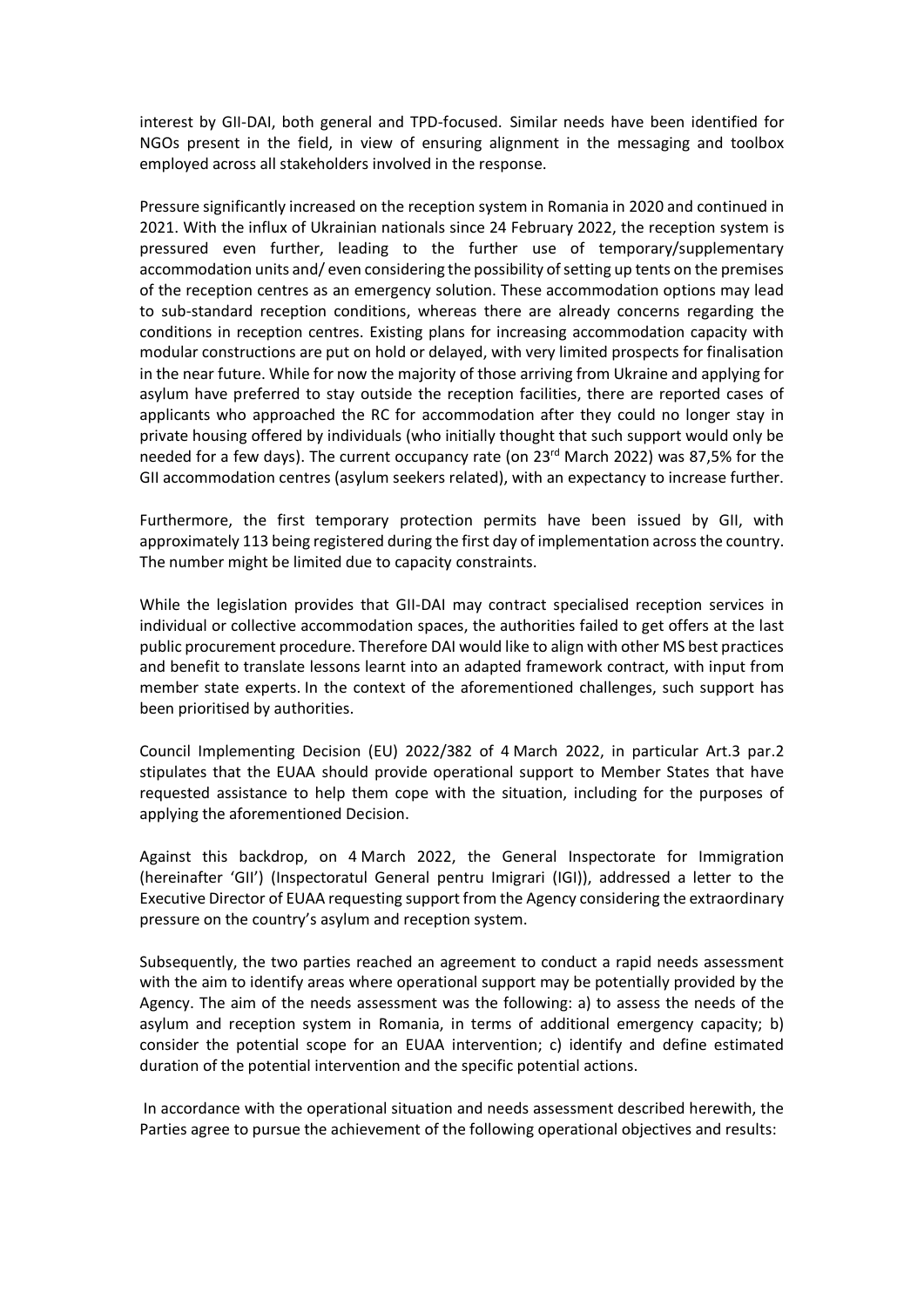- **Expected Outcome 1.1:** Effective implementation of the Temporary Protection Directive
- **Expected Outcome 2.1**: Enhanced capacity of the Romanian authorities in providing first-line reception conditions
- **Expected outcome 3.1:** Effective implementation of the voluntary transfer from Romania to other EU Member States of displaced people falling under temporary protection The agreed outcomes shall be achieved through the implementation of the measures specified in Annex I to the Plan.

The designated Plan Coordinator(s), with the support of the Measure Coordinator(s) where relevant, shall follow up the implementation of the Plan through mechanisms and tools deemed appropriate by the implementing Parties, such as a joint quarterly steering committee or other.  

The agreed measures may be subject to annual and/or *ad-hoc* reviews as necessary to ensure their continued relevance and added value.  

## **3.0. MAIN NATIONAL PARTNERS**

The Host Member State's main partners involved in this Plan are the following.

| <b>Organisation</b>                                                                                               | <b>Responsibilities</b>                                                                     |
|-------------------------------------------------------------------------------------------------------------------|---------------------------------------------------------------------------------------------|
| General Inspectorate for Immigration - Directorate for<br>Asylum and Integration (IGI-DAI) -Inspectoratul General | Access to procedure                                                                         |
| pentru Imigrari - Directia Azil si Integrare (IGI-DAI)                                                            | First instance determination                                                                |
|                                                                                                                   | Subsequent application                                                                      |
|                                                                                                                   | <b>Registration of Temporary</b>                                                            |
|                                                                                                                   | Protection and Management of<br>complex cases (incl. court<br>proceedings where applicable) |
| General Inspectorate for Immigration (GII) Directorate for<br>Migration - Inspectoratul General pentru Imigrari - | Legal migration                                                                             |
| Directia Migratie                                                                                                 | Irregular stay & returns                                                                    |
|                                                                                                                   | <b>Registration of Temporary</b><br>Protection                                              |
| General Inspectorate for Border Police - Inspectoratul<br>General pentru Politia de Frontiera                     | Management of the borders                                                                   |
|                                                                                                                   | <b>First contact for Temporary</b><br>Protection & asylum seekers                           |
| Department for Emergency Situations / General<br>Inspectorate for Emergency Situations -                          | Set-up and Management of<br>emergency temporary camps                                       |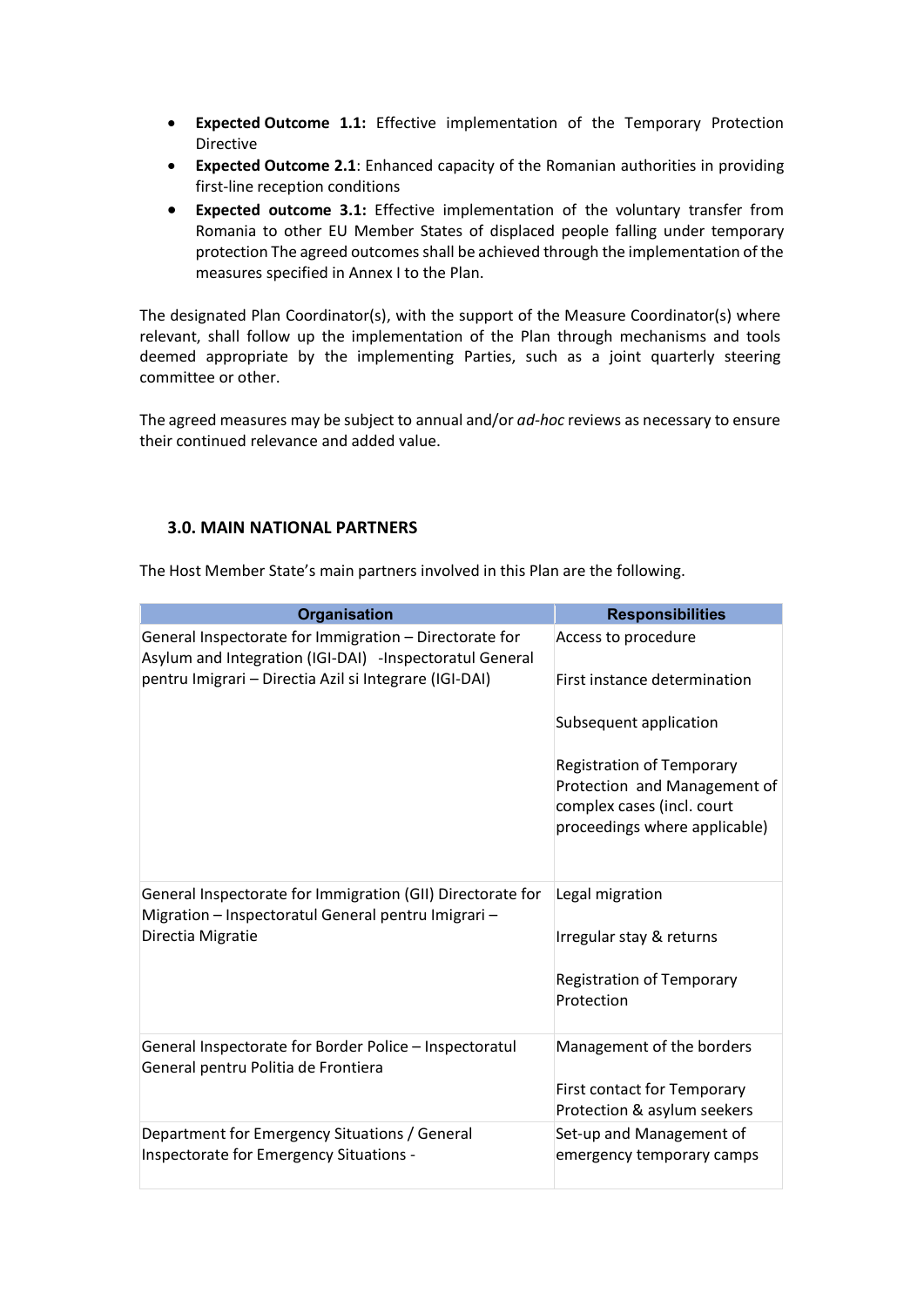| Departmentul de Stat pentru Situatii de Urgenta / | for accommodation and                                                  |
|---------------------------------------------------|------------------------------------------------------------------------|
| Inspectoratul General pentru Situatii de Urgenta  | humanitarian assistance                                                |
|                                                   | Coordination of support for<br>Ukrainian nationals fleeing<br>conflict |

## **4.0 MONITORING AND EVALUATION FRAMEWORK**

EUAA is implementing a structured Monitoring and Evaluation methodology allowing evidence-based measurement of progress, corrective action-taking and reflective reviews.  

In terms of monitoring, EUAA is making use of a number of tools developed in order to collect input from the implementation of the Plan and to guarantee feedback in real time.  

Results from the monitoring activities shall be reported through mechanisms deemed appropriate by the implementing Parties, such as steering meetings or other. 

Periodic or mid-term and final (ex-post) evaluations<sup>3</sup> can be carried out in order to take stock of lessons learned and good practices. The evaluation(s) will be conducted in line with EUAA's Evaluation Framework, which is based on the European Commission's Better Regulation methodological guidelines for evaluations. They may be performed externally through engagement of evaluation specialist(s), internally by Agency staff, or a hybrid approach.  

In order to ensure completeness of evaluations and to take into account the views and feedback from the Parties involved, senior and other key persons from the National Authorities of the host Member State may be invited to interviews with the evaluators or to provide feedback by alternative means. The National Authorities shall commit to supporting the evaluation process and participating in such engagements with evaluators by mutually agreed appointments. 

An evaluation report on the results of the operational and technical measures shall be submitted to the Management Board on conclusion of an evaluation. The report on the final (ex post) evaluation will be due within 60 days from the end of the provision of operational and technical measures. For transparency and accountability purposes, evaluation report(s) may be made publicly available on the Agency's website after internal checks have been made to ensure compliance with the applicable provisions in Regulation (EU) No 2018/1725<sup>4</sup> and Regulation (EC) No 1049/20015. 

Other monitoring and evaluation deliverables, as applicable, shall be shared with the host Member State and communicated to the EUAA governance structure (e.g. Management Board members and National Contact Points) where relevant. 

## **5.0 LEGAL FRAMEWORK**

## **5.1 General legal basis for the Plan**

In accordance with Article 1 of the EUAA Regulation, the Agency shall contribute to ensuring the efficient and uniform application of Union law on asylum in the Member States in a manner that fully respects fundamental rights. The Agency shall facilitate and support the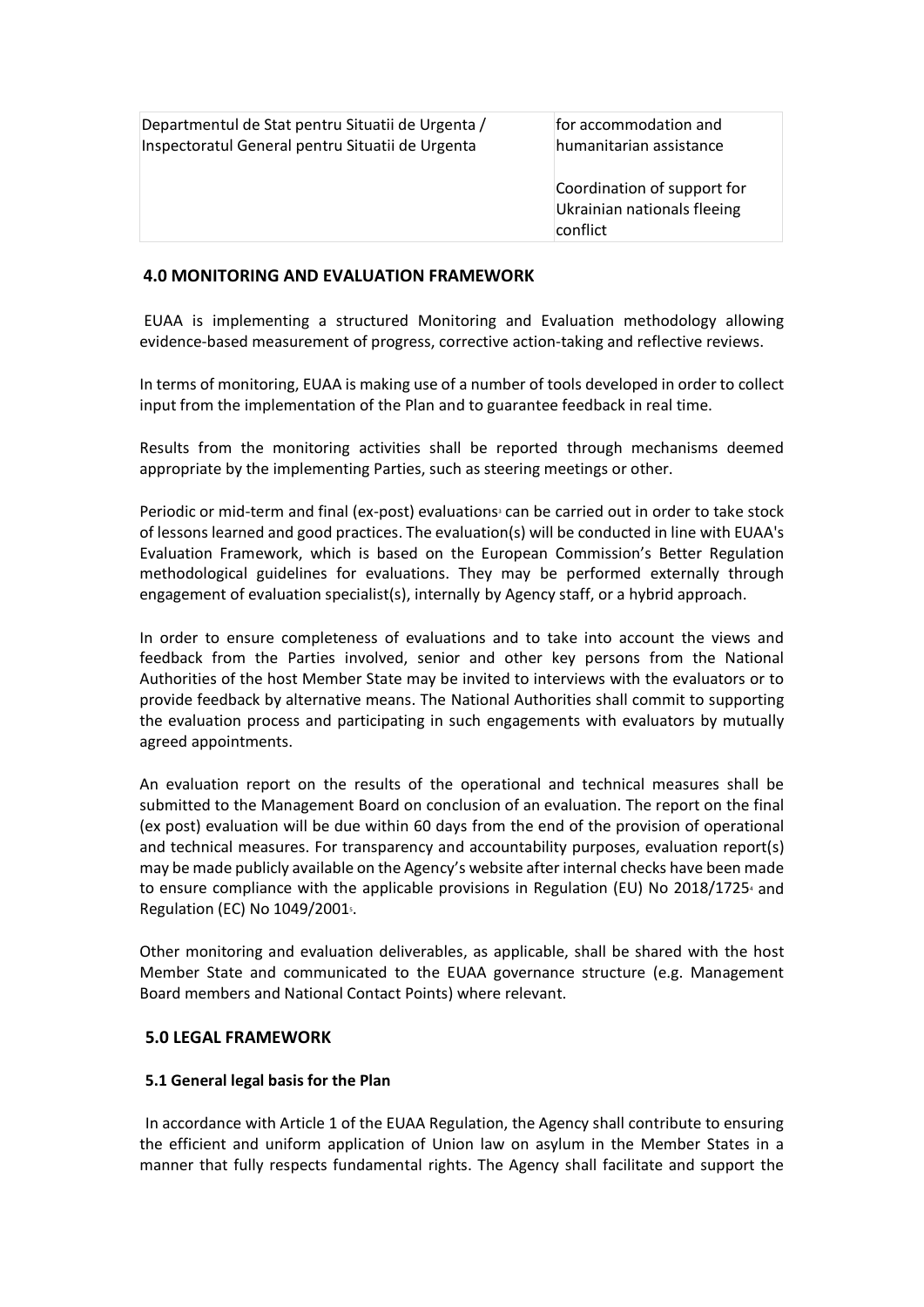activities of the Member States in the implementation of the Common European Asylum System (CEAS), including by enabling convergence in the assessment of applications for international protection across the Union and by coordinating and strengthening practical cooperation and information exchange. The Agency, shall improve the functioning of the CEAS, including through the monitoring mechanism and by providing operational and technical assistance to Member States, in particular where their asylum and reception systems are under disproportionate pressure.  

Article 2 of the EUAA Regulation specifies the tasks the Agency is entrusted to perform, while in accordance with Article 3 thereof, each Member State shall appoint at least one national contact point for communication with the Agency on matters relating to the tasks referred to in Article 2. 

The Agency shall provide operational and technical assistance to a Member State in accordance with the provisions of Chapter 6 of the EUAA Regulation.  

## **5.2. Legal framework applicable to the Plan**

EUAA activities performed in the context of the operational and technical assistance as identified in this Plan are in principle governed by EU law, complemented, where appropriate, by the national law of the host Member State. This includes, inter-alia, the safety and security of persons and assets participating in those EUAA activities. 

## **5.3. Lawfulness and Respect for Fundamental Rights**

This Plan shall be implemented by the Parties in full compliance with the applicable law, and with full respects to human dignity. This includes, inter alia, the Charter of Fundamental Rights of the European Union, as well as the Convention Relating to the Status of refuges of 1951. 

Any person contributing to EUAA operational support activities and taking part in the implementation of the Plan shall respect the applicable International law, European Union law and the national law of the host Member State. They shall maintain the highest standards of integrity and ethical conduct, professionalism, respect and promotion of fundamental rights and international protection. 

They are to act responsibly and proportionally to the agreed objectives. Whilst carrying out supporting functions, all personnel must not discriminate persons on grounds of sex, race, religion, ethnic origin, age or sexual orientation. All persons are expected to treat every person with courtesy, respect and due consideration for the nature of any legitimate activity in which they are engaged. To perform their duties properly, they shall serve the public interest and refrain from any activities which could undermine or compromise their independence and the appropriate performance of their duties.  

During the implementation of this Plan, all personnel must apply a zero-tolerance attitude with respect to the infringement of fundamental human rights.  

This obligation is particularly important when dealing with persons who are in need of international protection. To that end, participants in EUAA operational support under this Plan shall comply and act in accordance with the 'EUAA Code of Conduct for persons participating in EUAA operational support activities'. Participants in operational support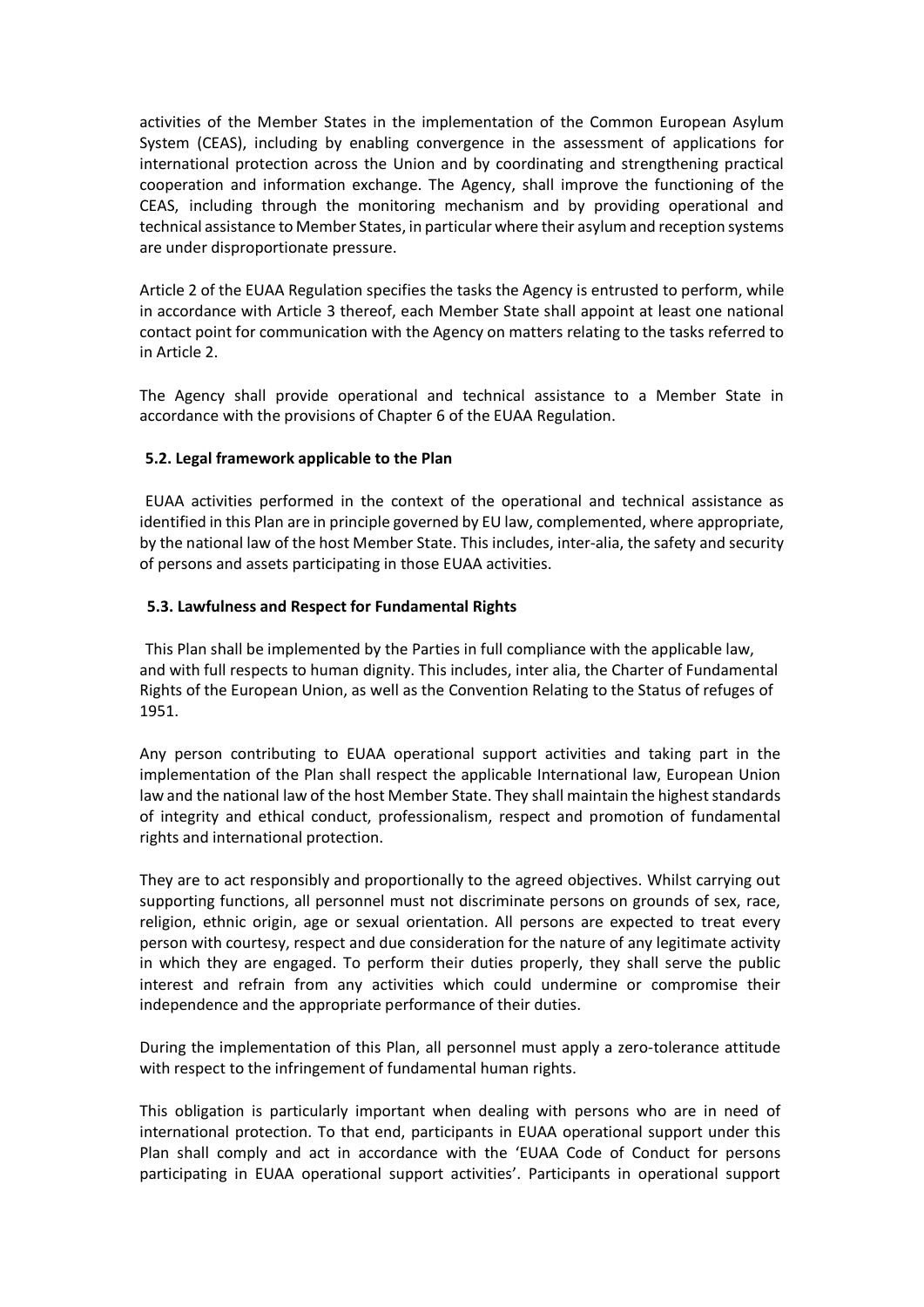activities will be requested to sign a declaration on compliance with the EUAA Code of Conduct. 

Participants in EUAA's operational activities who have reason to believe that a violation of the EUAA Code of Conduct has occurred or is about to occur, are obliged to report the matter to the Executive Director of EUAA and to the host Member State Coordinator for the Plan via the appropriate channel: [complaints\\_operations@euaa.europa.eu.](mailto:complaints_operations@euaa.europa.eu) Such an incident is to be reported using the **Incident Report Form (Annex II)**.  

Under the complaints mechanism set up by the Agency<sup>\$</sup>, any person who is directly affected by the actions of experts in the asylum support teams, and who considers that his or her fundamental rights have been breached due to those actions, or any party representing such a person, may submit a complaint in writing to the Agency. 

## **5.4. Confidentiality, Public Access to Documents and Data Protection, Intellectual property rights**

Without prejudice to the right of access to documents, as laid down in Regulation (EC) No  $1049/2001$ <sup>9</sup> and the EUAA implementing rules on access to documents<sup>10</sup>, all versions of this document shall be made available to the competent authorities in each EU Member State, as well as the associate countries, Iceland, Liechtenstein, Norway and Switzerland.  

EUAA and the host Member State shall consult each other on any requests for public access to documents relating to this Plan and treat such requests in accordance with Regulation (EC) 1049/2001 or the respective national law, whichever is applicable. 

Personal data will be processed in accordance with Regulation (EC) 2018/1725 of the European Parliament and of the Council of 23 October 2018 on the protection of natural persons with regard to the processing of personal data by the Union institutions, bodies, offices and agencies and on the free movement of such data. The current Plan also takes into account the General Data Protection Regulation as updated in May 2018<sup>1</sup> with a Corrigendum to the 2016/679 Regulation on the protection of natural persons with regard to the processing of personal data and on the free movement of such data, and repealing Directive 95/46/EC (Data Protection Directive), which is applicable to stakeholders at national level. 

Whenever personal data is processed by EUAA within the activities agreed in the current Plan, EUAA will act as data processor on behalf of the competent authorities of the host Member State, following the applicable EU and national laws and regulations, as well as the instructions received from the Host Member State as the data controller. The EUAA personnel involved in personal data processing will sign a confidentiality agreement, according to the template annexed to the present Operational Plan. In order to perform their tasks in accordance with this Plan, participants to activities under this Plan are only allowed to access the data bases mentioned below, following authorisation from competent Romanian authorities, under section 6. 

EUAA will implement the necessary technical and organisational measures to ensure the security and confidentiality of the personal data it processes taking into account possible additional instructions received from the host Member State. This is to prevent any unauthorised disclosure of or access to this information.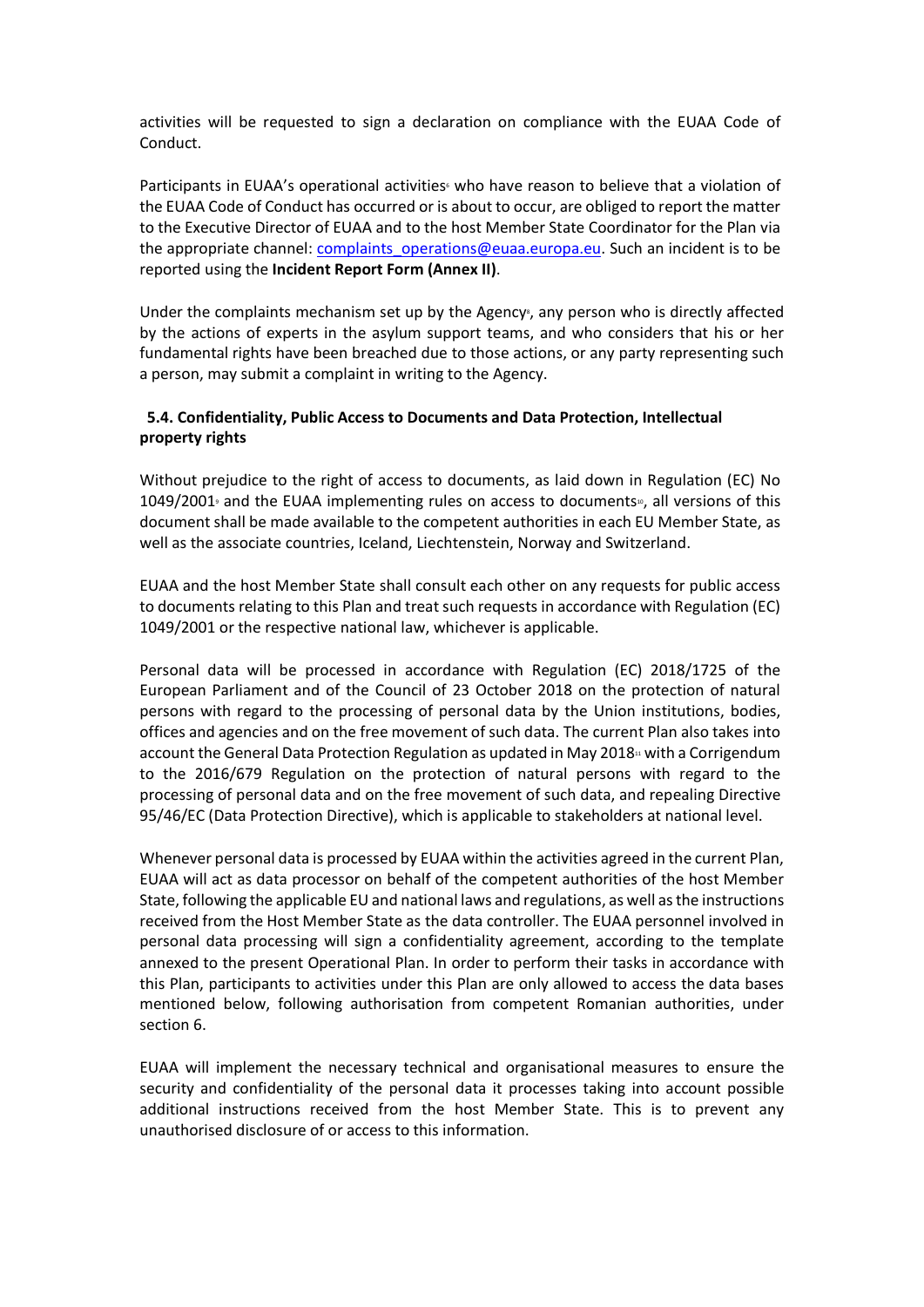The host Member State agrees that any personal data obtained in the course of the implementation of the Plan and by any EUAA personnel working on behalf of the Member State authorities can be processed in the EUAA IT systems, including cloud-based systems, exclusively under the instructions of the Member State and until an alternative system exists that can substitute the processing system used by EUAA.

The host Member State also agrees to indicate a contact point in view of its role as a data controller for any data processed by EUAA on behalf of the national authorities of the host Member State.

All rights in any writings or other work produced by members of asylum support teams shall be the property of EUAA and/or the European Union, where such writings or work relate to activities undertaken in the context of the Plan. EUAA and/or the European Union acquires irrevocably ownership of the results and of all intellectual property rights, such as copyright, and industrial property rights, on the materials produced specifically for EUAA under the Plan and incorporated in such works, without prejudice, however, to the specific rules concerning pre-existing rights on pre-existing materials or other detailed rules contained in the relevant Framework Contracts concluded by EUAA for purposes related to the implementation of this Plan. Selected deliverables developed under this Plan may be published.  

## **5.5. Civil and criminal liability of members of the Asylum Support Team**

Articles 26 and 27 of the EUAA Regulation will be applicable to the members of the asylum support teams deployed in the host Member State. 

## **5.6. Non-substantial changes during implementation**

The Plan aims to provide effective and flexible support to the identified needs of the host Member State. Therefore, the foreseen activities will be implemented in consideration of the changing circumstances which may occur in the international protection and reception systems in the Member States or on the ground, as well as in the context of the availability of financial resources and experts. 

The implementation of measures and delivery of technical and operational assistance foreseen in the Plan may be subject to non-substantial changes that may be accommodated within the objectives of a measure, so long as they do not affect the overall EUAA budget, do not require an amendment to or adaptation of the Plan, and that the host Member State is timely informed in writing.  

Changes required to the agreed Input(s) and Output(s) in the framework of the Plan shall as a general rule be considered non-substantial, unless such changes require significant additional resources which cannot be accommodated within the overall EUAA budget, as well as when they impact on and/or require an amendment of the agreed Outcome(s).  

## **5.7. Amendments to the Plan**

Any changes that prove to require an amendment to or adaptation of the Plan, shall be agreed in writing between the Executive Director of EUAA and the host Member State, after consulting the participating Member States, where necessary, in line with Article 18(5) of the EUAA Regulation.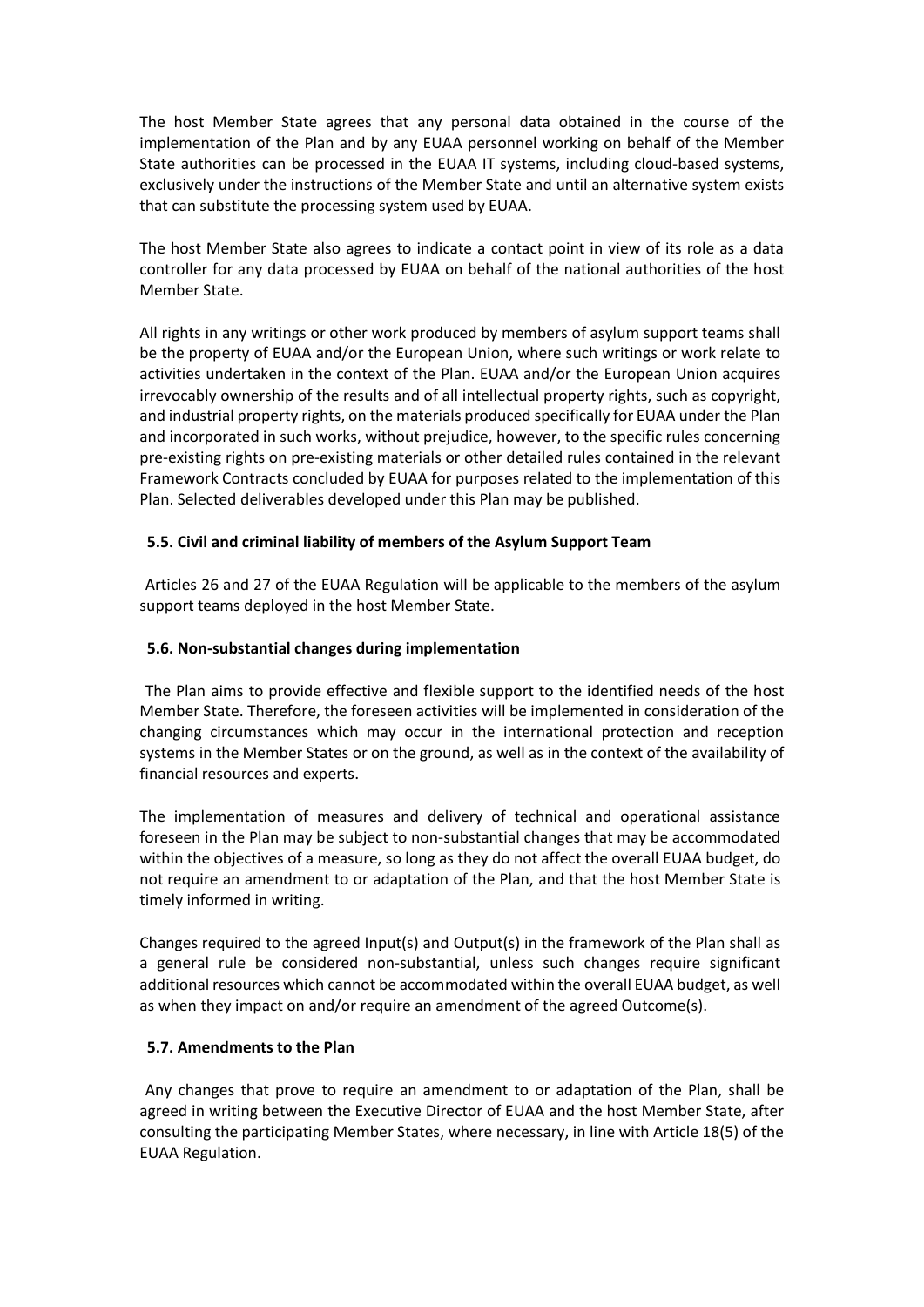Changes to outcome(s) specified in Section 2.0. shall as a general rule be considered substantial changes and will be subject to an amendment. 

## **5.8. Suspension of measures and/or the Plan implementation**

In accordance with Article 18(6)(c) of the EUAA Regulation, the Executive Director shall, after informing the host Member State, suspend or terminate, in whole or in part, the deployment of the asylum support teams if the conditions to carry out the operational and technical measures are no longer fulfilled or if the Plan is not respected by the host Member State or if, after consulting the Fundamental Rights Officer of the EUAA, it considers that there are breaches of fundamental rights or international protection obligations by the host Member State that are of a serious nature or are likely to persist. 

## **5.9. Protocol (No 7) on Privileges and Immunities**

Protocol (No 7) on the privileges and immunities of the European Union ('the Protocol')  $\alpha$ applies to the Agency staff members (statutory staff), when they are deployed for the purposes of the implementation of the Plan on the territory of Romania, including to the Asylum Support Teams.  

The host Member State shall ascertain that the relevant provisions of the Protocol are implemented and shall provide the necessary support to the Agency in this regard. 

## **6.0 IMPLEMENTATION AND COORDINATION STRUCTURE**

This chapter describes the various conditions for and aspects of support to the authorities of the host Member State in the framework of the Plan.  

## **6.1. Organisational Pre-Conditions**

## **The host Member State will:**

- designate an overall Plan Coordinator, as well as a specific Measure Coordinator for each measure stipulated in the Plan.
- where deemed appropriate, grant access rights for the members of asylum support teams and EUAA representatives to all relevant databases and provide the relevant parties with the required information and data in the context of the implementation of this Plan.
- facilitate the provision of appropriate working space. Every effort shall be made by the Parties to provide suitable working conditions and, where required, working place for the participants in the activities implemented in the framework of the Plan. Minimum working and security conditions are considered as organisational preconditions.
- As far as operationally feasible, and where relevant, the working files shall be made available by the host Member State in English (unless otherwise agreed).
- The host Member State shall provide EUAA with information on the implementation of the Plan through timely input to the Early warning and Preparedness System and the delivery of tailored information on the implementation of measures agreed in the Plan.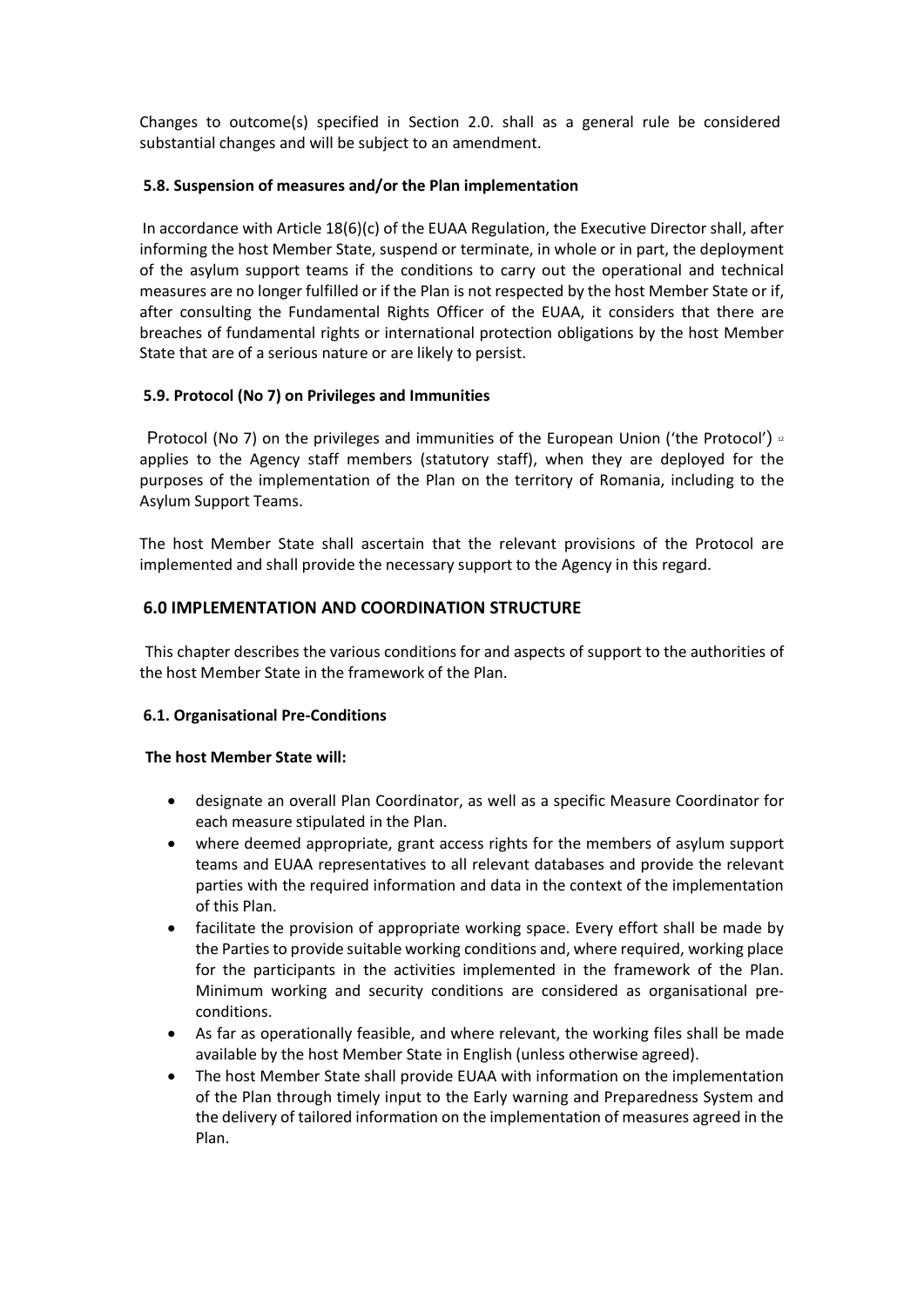## **EUAA will:**

- designate an overall Plan Coordinator (also referred to as Coordinating Officer in accordance to Article 25 of EUAA Regulation), as well as a specific Measure Coordinator for each measure stipulated in the Plan.
- provide technical support to experts participating in this Plan with the aim of ensuring that all deliverables make good use of the expertise and information already available to EUAA.
- provide the technical equipment required for the work of the asylum support teams and reimburse costs incurred by persons participating in the support activities deployed by EUAA in the framework of this Plan, according to the applicable EUAA rules.

## **6.2. Conditions for Deployment**

General rules and conditions for deployment are published on the following platforms, which the experts/asylum support team members are obliged to consult: 

- EUAA Operational Deployment Management System (ODMS)
- EUAA country-specific operations platforms. These platforms are made available to members of asylum support teams upon their deployment, allowing for preparation for deployment and daily implementation of their tasks.
- Other appropriate communication tools may be used as necessary.

The platforms contain relevant information, such as: 

- special instructions for the members of asylum support teams, including databases that they are authorised to consult;
- description of specific tasks, workflows and procedures, as relevant;
- location in the host Member State where the asylum support teams will be deployed;
- logistical arrangements including information on working conditions, practical information concerning location of deployment and related workflows, etc.;
- equipment that members of asylum support teams may carry in the host Member State, transport and other logistics;
- other specific instructions and provisions as necessary.

Relevant thematic pages of the EUAA Information and Documentation System concerning the asylum and reception system of the host Member State, including information on relevant practices, legislation, case law and statistical background may be consulted.  

The host Member State shall contribute to information concerning its asylum and reception systems, including information on relevant practices, legislation, case law and statistical background. 

The host Member State and EUAA will provide experts with information on the general state of play with regard to the procedures for international protection and reception in the host Member State and specific information about the state of play of the deliverables as necessary for the specific measures on a continuous basis. Specific asylum support team deployment details may be provided under each measure, where relevant.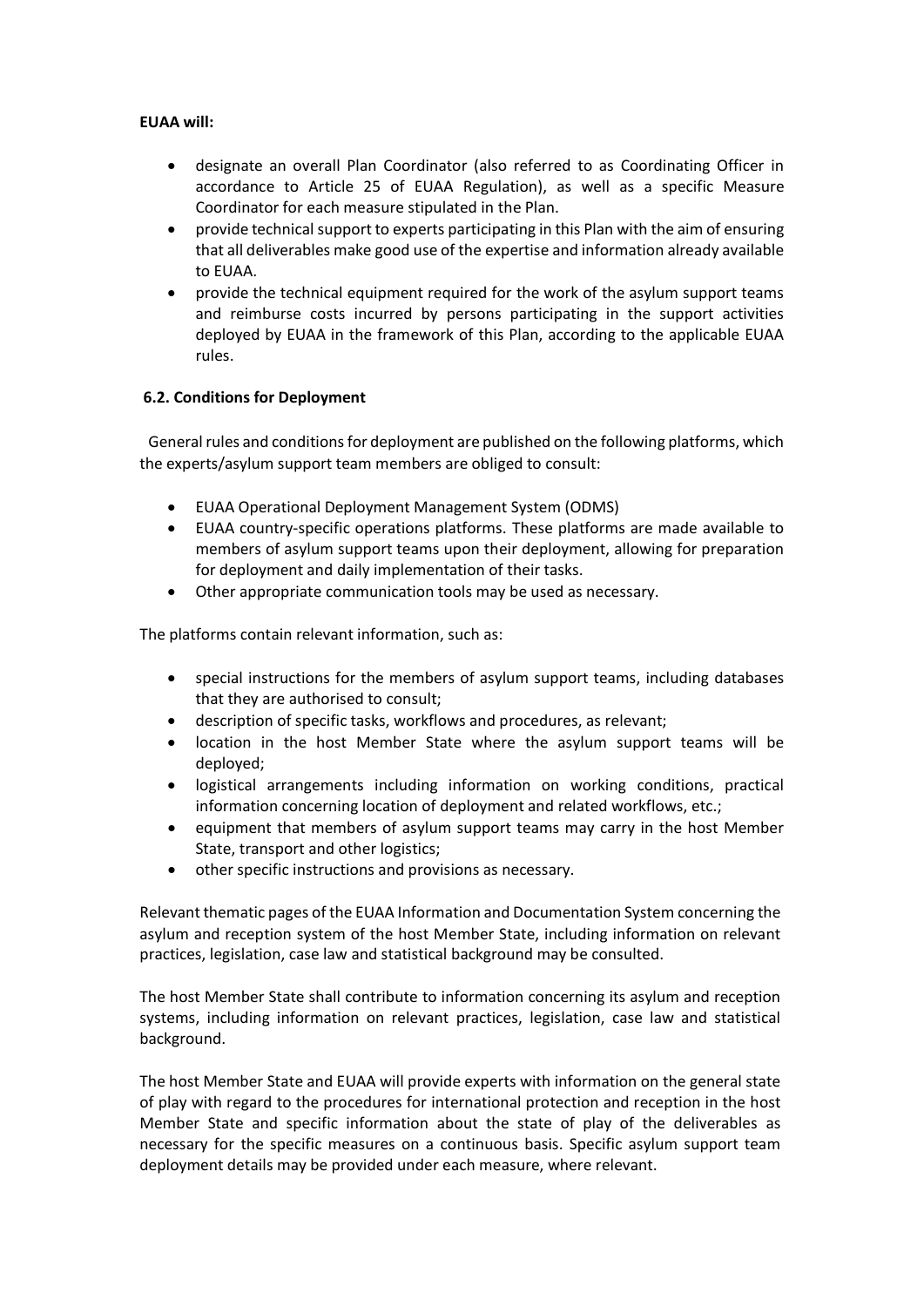## **6.3.  Composition of asylum support teams**

The asylum support teams may be composed of the following resources:  

- 1. The Agency's staff members, i.e. statutory staff employed by the Agency subject to the Staff Regulations of Officials and the Conditions of Employment of Other Servants of the European Union $^{13}$ ;
- 2. Member States experts;
- 3. Associate Countries experts, i.e. experts made available through contributions to the Asylum Intervention Pool by associate countries referred to in Article 34 of the EUAA Regulation, with which the European Union has an arrangement in place on the modalities of its participation in EUAA's work;
- 4. Seconded National Experts (SNEs), i.e. experts employed by a national, regional or local public administration of an EU Member State or an associate country or by a public inter-governmental organisation and seconded to the Agency<sup>14</sup> for the provision of support to its operational activities;
- 5. Other experts not employed by the Agency: Experts on contract, i.e. individuals providing services in relation to the Plan upon conclusion of a public contract between the Agency and the legal entity with which these individuals have an employment and/or contractual relationship, including temporary agency workers, or with remunerated external experts in line with Article 93 of EUAA Financial Regulation<sup>15</sup> and Article 19 of EUAA Regulation.

The implementation of the Plan shall be based on the common understanding that the provision of resources, other than EUAA (statutory) staff, to be deployed for the purposes described above can under no circumstances lead *per se* to the establishment of an employment relationship between EUAA and the members of the asylum support teams. Throughout the duration of the deployment of the asylum support teams in the activities undertaken in the context of the present Plan, the employer of the asylum support teams members is and remains their employer. 

## **7.0 SECURITY AND SAFETY**

The principles of EUAA's Security Governance Framework<sup>®</sup> are based on the security principles contained in the Commission's security rules. That Commission Decision 443/2013 on the security in the Commission defines that security shall be based on the principles of legality, transparency, proportionality and accountability. 

The safety and security of persons participating in EUAA activities under the Plan falls under the overall legal framework of the host Member State and shall be provided by the respective authorities legally responsible and accountable for the public order and security and safety on the territory of that Member State. 

EUAA will endeavor to support the identification of required security and safety measures and the implementation of those that are under its remit, both legally and functionally, in close cooperation with the MS security responsible (see relevant definition in Section 7.1 below). 

To that end: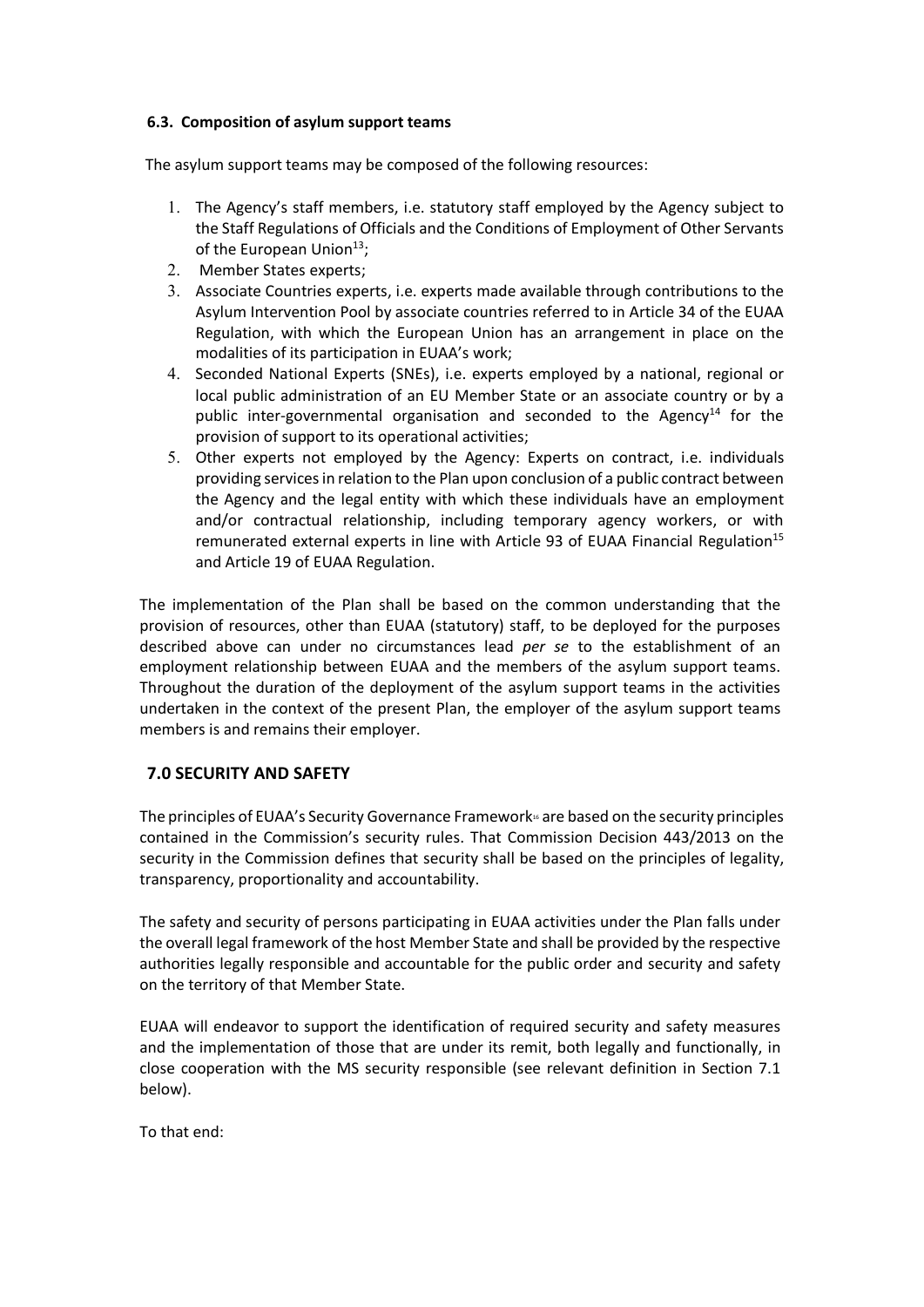- Standard security and safety requirements, identified herewith, shall apply as a general rule.
- Specific security and safety requirements for the Plan, to be identified jointly by EUAA and the host Member State security responsible, shall be established in an annex to this plan.
- The safety and security measures shall be identified jointly on a basis of field assessment visits.

## **7.1. Standard security requirements**

The standard security and safety requirements are rather pertaining to elements to be present in the implementation of the Plan, not to minimum security standards: 

- Both the host Member State on one side and EUAA on the other shall appoint a single point of contact responsible for security matters under the Plan both at central and local level (hereafter 'security responsible').
- The host Member State shall ensure that the working conditions for the performance of the activities under the Plan are compliant with the national occupational health and safety norms and regulations.
- A pre-deployment briefing programme, drafted in close cooperation with the respective national authorities, focusing both on general security rules and awareness, as well as on specific security aspects for each deployment will be provided. With regard to the decentralised nature of deployments, the use of elearning and other distance-based training techniques should be considered.
- Emergency (evacuation) plan. Certain operational activities, such as operations in field locations, require that staff shall have clear guidance and training on how to evacuate quickly in case of emergencies. In a more general context, there could be a need to evacuate from the operational area as well. Emergency plans shall be drafted and maintained up-to-date by the competent authority/person(s), whereas they shall be made available to the concerned parties and exercised regularly. A security responsible shall maintain updated information on the availability of evacuation plans and routes.
- Communication tools. As considered relevant by the EUAA Security sector, EUAA operational staff shall have access to independent radio communication equipment. If possible, the equipment shall be interoperable with the local law enforcement in charge of the security of the operation.
- Security of information. Sensitive non-classified and classified information shall be protected adequately, in accordance with the applicable legal framework17. EUAA's security responsible shall be involved in supporting the proper classification of relevant information.
- Security of IT and communication equipment. EUAA's IT equipment is adequately prepared to protect the information level it has been foreseen to process.
- Personal security behavior shall be included in the pre-deployment training, led by operational teams and performed for the experts during the first days of arrival to the operational area. This may refer to the EUAA Code of Conduct as well.
- Reporting security incidents from the operational area to the EUAA Headquarters is essential to ensure an overview of the overall security management is maintained.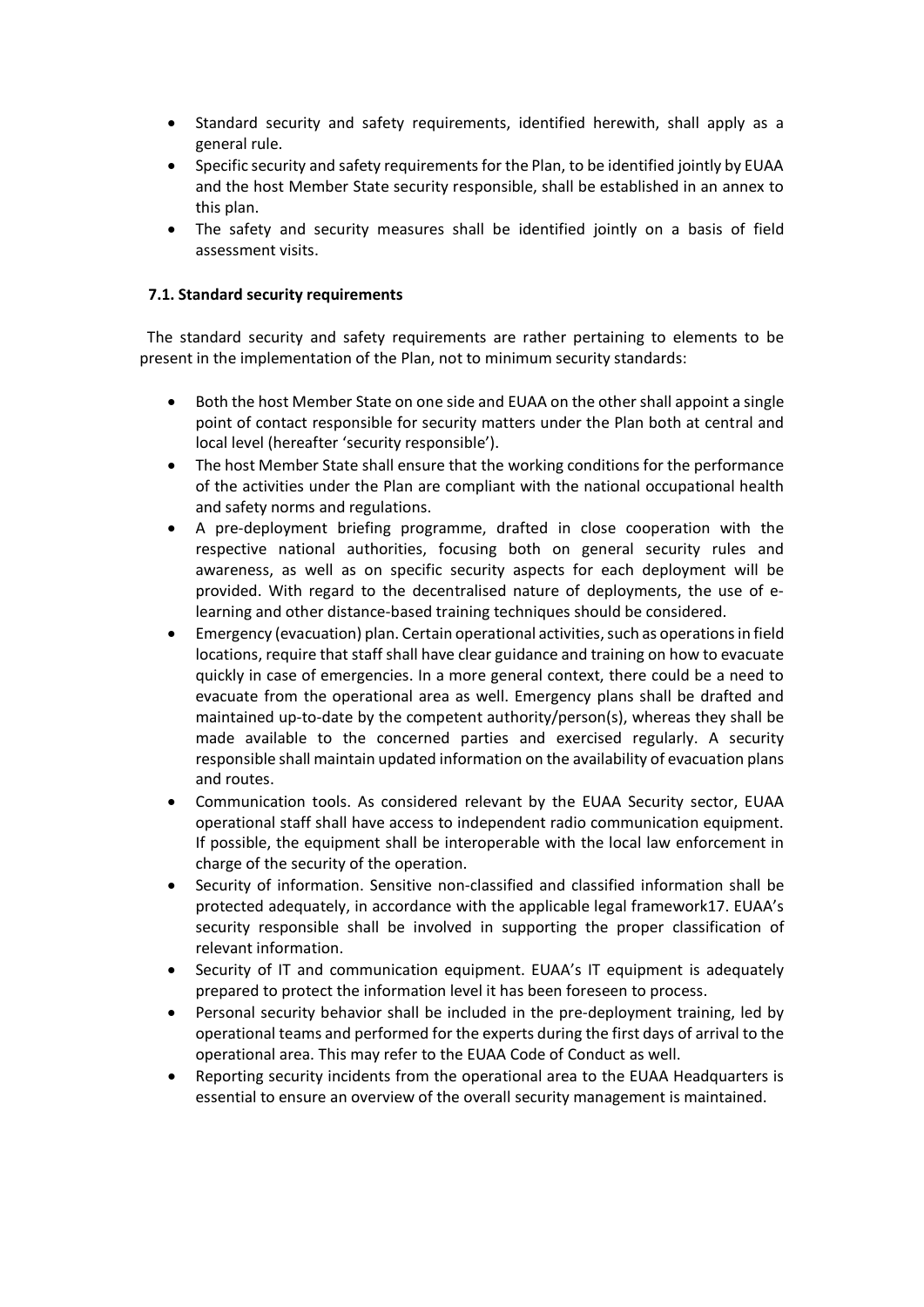## **7.2. Specific security and safety requirements**

Specific security and safety requirements for the implementation of the Plan shall be defined on the basis of a pre-deployment security assessment visit with the aim of identification of specific potential risks, identification of mitigation measures and communication of those measures to the Member State and involved stakeholders, prior to the deployment of asylum support teams. 

## **7.3. Suspension of operational activities on security and safety grounds**

EUAA reserves the right to suspend operational activities on the basis of current risk assessment(s), while keeping informed the host Member State on the findings and identified mitigating measures required for resumption**.**

The host Member State may also suspend temporarily, in whole or in part, the implementation of operational activities in case of serious imminent safety and security incidents, developments, or as mitigating or preventive measures or direct threats to personnel, activities or physical presence. The EUAA Plan Coordinator and the EUAA security responsible shall be informed without delay.  

The Parties will agree on conditions for resumption as soon as possible. 

## **7.4. Security incident reporting**

Any participant<sup>®</sup> in EUAA's operational activities who becomes aware of  $a(n)$  (impending) incident related to the security and safety of persons, assets or premises is obliged to report the matter to the Executive Director of EUAA and to the Host Member State Coordinator for the Plan via the appropriate channel: security incidents operations@euaa.europa.eu. Such an incident is to be reported using the **Security Incident Report Form (Annex III)**.  

## **8.0. COMMUNICATION**

The Executive Director will appoint one expert from the Agency's staff to act or to be deployed as a Coordinating Officer in accordance with Article 25 of the EUAA Regulation. 

The Coordinating Officer will act as an interface between the Agency, the host Member State, and experts participating in asylum support teams, and will foster cooperation and coordination between the host Member State and the participating Member States.  

The Coordinating Officer will also monitor the correct implementation of the operational plan, act on behalf of the Agency as regards all aspects of the deployment of asylum support teams and report to the Agency on all those aspects, and report to the Executive Director where the operational plan is not adequately implemented.  

The host Member State and the Coordinating Officer will manage the exchange of information concerning the tasks under the Plan.  

During the implementation of this Plan, members of asylum support teams shall be briefed regularly on the current situational and operational developments to address challenges and identify improvements.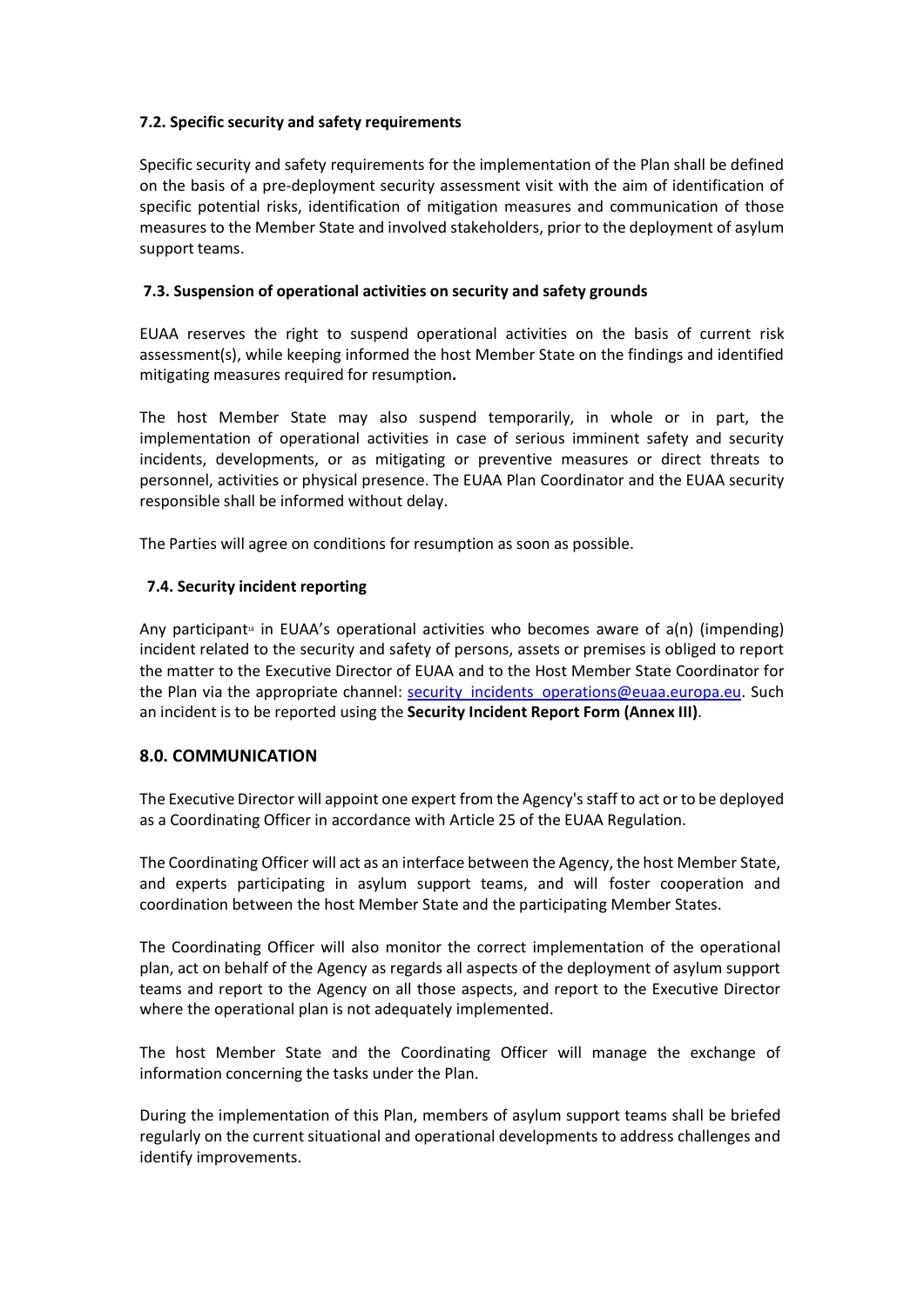Particular attention shall be paid to the need to continuously develop, improve and make available EUAA support tools. Should such need be identified or changed during the Plan implementation, it shall be communicated to EUAA for further consideration. 

EUAA will maintain close cooperation and communication with the relevant stakeholders. EUAA will also provide information to its partners (i.e. the European Commission, concerned EU Agencies, and international organisations) about the operational activities, as appropriate and in line with EUAA transparency and communication policies. The timing and content of communication with the media shall be agreed upon between EUAA and the host Member State. 

Where relevant, the Parties will facilitate media coverage to ensure a wider dissemination and visibility of results.  

As a publicly funded EU body, the Agency is accountable for and committed to transparency for the public resources it makes use of.   

In this regard, EUAA may brand its operational activities to ensure appropriate visibility. This includes the application of fixed branding and use of visibility items, such as on, but not limited to, containers and premises, as well as in offices where the Agency provides operational and technical assistance. It also includes the branding of mobile assets which it may deploy, including vehicles. 

Such branding may also include visibility clothing and materials worn by personnel deployed by the Agency in order to identify their association to, or funding by, the Agency. 

In specific cases, the Agency and the respective national authority/ies may agree on cobranding of visibility clothing and/or materials, in line with the visual identity rules and guidelines of both/all parties. 

## **9.0. COOPERATION WITH OTHER STAKEHOLDERS**

## **9.1. Cooperation with the European Commission**

All activities under this Plan will be closely coordinated with the host Member State and in close cooperation with the European Commission. 

#### **9.2. Cooperation with UNHCR**

In accordance with Article 38 of EUAA Regulation, the Agency aims at a coherent and complementary continuation of the fruitful cooperation with UNHCR. The EUAA Coordinating Officer will liaise with the UNHCR office in the host Member State for a continuous cooperation and coordination of practical activities agreed with the host Member State under the current Plan. 

## **9.3. Cooperation with IOM**

In accordance with Article 52 of the EASO Regulation<sup>9</sup>, In July 2019 the Agency signed a working arrangement with IOM to establish a cooperation framework covering the relevant areas of common work and interest setting objectives and principles of such cooperation. Therefore, the EUAA Coordinating Officer will liaise with the IOM office in the host Member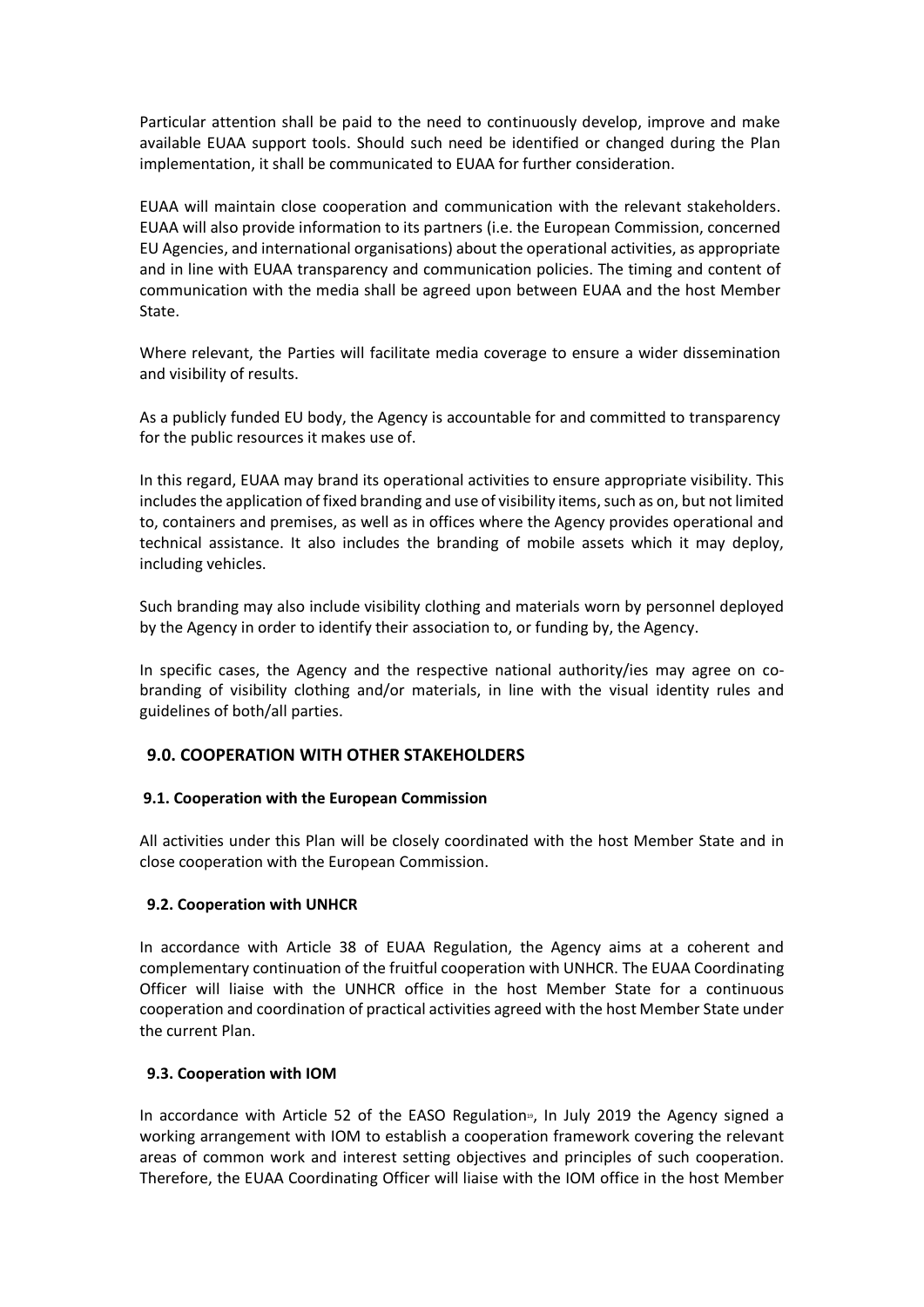State for a continuous cooperation and coordination of practical activities agreed with the host Member State under the current Plan and in accordance with the working arrangement.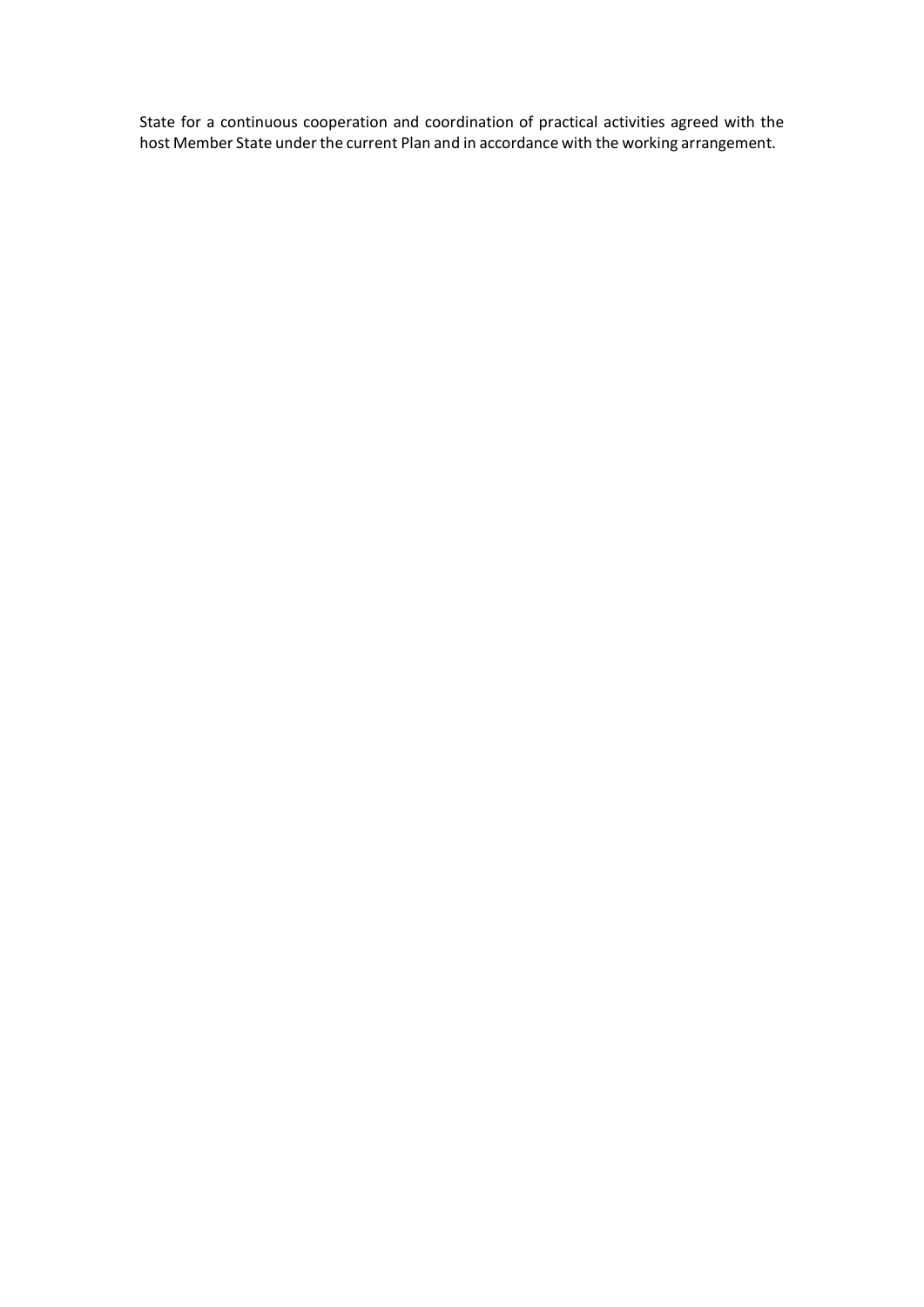## **ANNEX I - OPERATIONAL MEASURES**

|                                                                         | <b>Expected outcome 1.1:</b> Effective implementation of the Temporary Protection Directive                                                                                                                                                                                                                                                                                                                                                                                                                                                                                                                                                                                                                                                                                                                                                                                                                                                                                                                                                                                                                                                                                                                                                                                                                                                                                                                       |  |  |
|-------------------------------------------------------------------------|-------------------------------------------------------------------------------------------------------------------------------------------------------------------------------------------------------------------------------------------------------------------------------------------------------------------------------------------------------------------------------------------------------------------------------------------------------------------------------------------------------------------------------------------------------------------------------------------------------------------------------------------------------------------------------------------------------------------------------------------------------------------------------------------------------------------------------------------------------------------------------------------------------------------------------------------------------------------------------------------------------------------------------------------------------------------------------------------------------------------------------------------------------------------------------------------------------------------------------------------------------------------------------------------------------------------------------------------------------------------------------------------------------------------|--|--|
| <b>Responsible</b><br>Authority(ies)/Main<br><b>National Partner(s)</b> | General Inspectorate for Immigration - Directorate for Asylum<br>and Integration (IGI-DAI) - Inspectoratul General pentrulmigrari<br>- Directia Azil si Integrare (IGI-DAI)                                                                                                                                                                                                                                                                                                                                                                                                                                                                                                                                                                                                                                                                                                                                                                                                                                                                                                                                                                                                                                                                                                                                                                                                                                       |  |  |
| <b>Operational</b><br><b>Preconditions</b>                              | The Host Member State has transposed the Temporary<br>$\bullet$<br>Protection Directive into its national law.<br>Joint standard operating procedures are established, and<br>regular coordination meetings are held among the<br>concerned representatives of the national authorities and<br>with EUAA to ensure effective collaboration<br>and<br>coordination.<br>Quarterly Measure Steering Committee meetings are held<br>between EUAA and the beneficiary national authorities in<br>effective operational coordination,<br>order to ensure<br>implementation and monitoring of the Plan.<br>The Romanian authorities make available the necessary<br>office space for the Agency's deployed personnel and<br>provide the necessary equipment for implementation of the<br>activities, unless otherwise agreed.<br>A two-way data sharing procedure is in place between EUAA<br>and the Romanian authorities to measure the impact of the<br>intervention.<br>The host Member State will be responsible for securing all<br>permits necessary for the provision of the agreed support.<br>An agreement is reached between EUAA and the host<br>Member State on practical and administrative arrangements<br>necessary for the deployment of EUAA personnel, e.g., as<br>regards<br>linguistic requirements<br>and<br>professional<br>certification.<br>When deemed appropriate, Romanian authorities grant |  |  |
| <b>Outputs</b>                                                          | RO-TP 1.1 Enhanced capacity of the MS to register beneficiaries<br>of temporary protection in the context of the Temporary<br><b>Protection Directive</b>                                                                                                                                                                                                                                                                                                                                                                                                                                                                                                                                                                                                                                                                                                                                                                                                                                                                                                                                                                                                                                                                                                                                                                                                                                                         |  |  |
| <b>Actions</b>                                                          |                                                                                                                                                                                                                                                                                                                                                                                                                                                                                                                                                                                                                                                                                                                                                                                                                                                                                                                                                                                                                                                                                                                                                                                                                                                                                                                                                                                                                   |  |  |
| <b>RO-TP 1.1</b>                                                        | Enhanced capacity of the MS to register beneficiaries of<br>temporary protection                                                                                                                                                                                                                                                                                                                                                                                                                                                                                                                                                                                                                                                                                                                                                                                                                                                                                                                                                                                                                                                                                                                                                                                                                                                                                                                                  |  |  |
|                                                                         | Registration<br>1.                                                                                                                                                                                                                                                                                                                                                                                                                                                                                                                                                                                                                                                                                                                                                                                                                                                                                                                                                                                                                                                                                                                                                                                                                                                                                                                                                                                                |  |  |
|                                                                         | Support the Romanian authorities in registering<br>beneficiaries of temporary protection in locations                                                                                                                                                                                                                                                                                                                                                                                                                                                                                                                                                                                                                                                                                                                                                                                                                                                                                                                                                                                                                                                                                                                                                                                                                                                                                                             |  |  |

# **Measure RO-TP 1: Support on Temporary Protection**

٦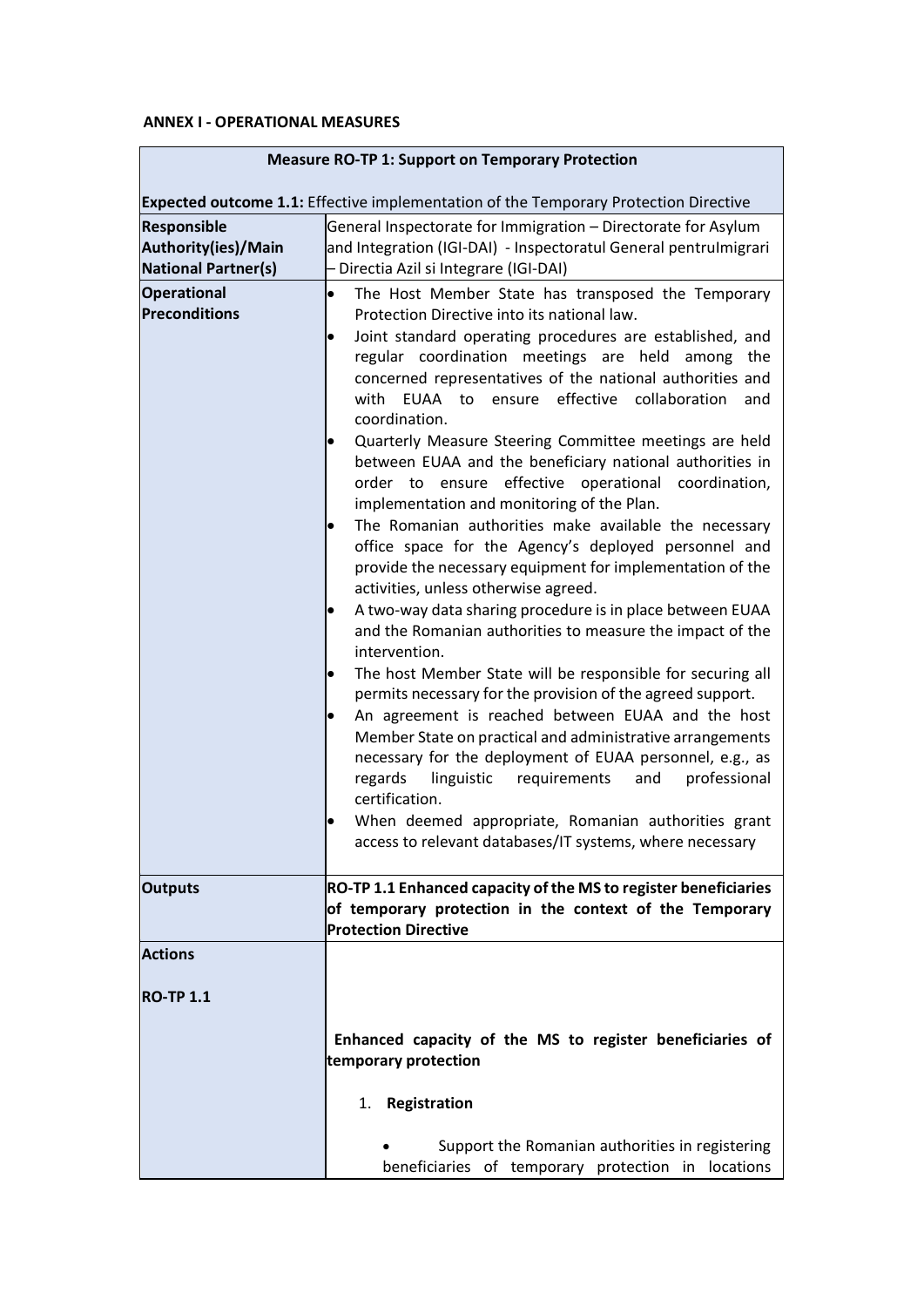|               | indicated by GII-DAI, including inter alia, data entry and<br>printing of /filling in relevant forms, flow management,<br>documentation translations, as well as support in<br>nationality verification.<br>Support the establishment of a Help desk to<br>support field offices in the registration of beneficiaries<br>for Temporary Protection<br>2. Communication and information provision<br>Support communication and information<br>provision to beneficiaries of temporary protection,<br>including through the development and<br>publication/distribution of agreed content<br>Support the establishment of an information<br>hub for potential beneficiaries of temporary<br>protection<br>Support Romanian authorities in providing<br>information sessions to IOs/NGOs in view of aligning<br>Information provision on Temporary Protection<br>3.<br><b>Training</b><br>Provide training and coaching on registration<br>procedures in the framework of the TPD, to personnel<br>deployed by GII and EUAA<br>Provide training on other topics relevant to<br>temporary protection, to personnel deployed by GII<br>and EUAA and entities working on behalf of the |
|---------------|---------------------------------------------------------------------------------------------------------------------------------------------------------------------------------------------------------------------------------------------------------------------------------------------------------------------------------------------------------------------------------------------------------------------------------------------------------------------------------------------------------------------------------------------------------------------------------------------------------------------------------------------------------------------------------------------------------------------------------------------------------------------------------------------------------------------------------------------------------------------------------------------------------------------------------------------------------------------------------------------------------------------------------------------------------------------------------------------------------------------------------------------------------------------------------|
|               | relevant asylum authorities<br><b>Interpretation: cross-cutting</b>                                                                                                                                                                                                                                                                                                                                                                                                                                                                                                                                                                                                                                                                                                                                                                                                                                                                                                                                                                                                                                                                                                             |
|               | Provision of Interpretation Support                                                                                                                                                                                                                                                                                                                                                                                                                                                                                                                                                                                                                                                                                                                                                                                                                                                                                                                                                                                                                                                                                                                                             |
| <b>Inputs</b> | Indicative resources:                                                                                                                                                                                                                                                                                                                                                                                                                                                                                                                                                                                                                                                                                                                                                                                                                                                                                                                                                                                                                                                                                                                                                           |
|               | All inputs are subject to budget availability for the present<br><b>Operational Plan</b>                                                                                                                                                                                                                                                                                                                                                                                                                                                                                                                                                                                                                                                                                                                                                                                                                                                                                                                                                                                                                                                                                        |
|               | <b>RO-TP 1.1</b>                                                                                                                                                                                                                                                                                                                                                                                                                                                                                                                                                                                                                                                                                                                                                                                                                                                                                                                                                                                                                                                                                                                                                                |
|               | Human resources:                                                                                                                                                                                                                                                                                                                                                                                                                                                                                                                                                                                                                                                                                                                                                                                                                                                                                                                                                                                                                                                                                                                                                                |
|               | Registration and Information provision Experts: up to 26                                                                                                                                                                                                                                                                                                                                                                                                                                                                                                                                                                                                                                                                                                                                                                                                                                                                                                                                                                                                                                                                                                                        |
|               | Flow Management Experts: 6                                                                                                                                                                                                                                                                                                                                                                                                                                                                                                                                                                                                                                                                                                                                                                                                                                                                                                                                                                                                                                                                                                                                                      |
|               | Interpreters: 32                                                                                                                                                                                                                                                                                                                                                                                                                                                                                                                                                                                                                                                                                                                                                                                                                                                                                                                                                                                                                                                                                                                                                                |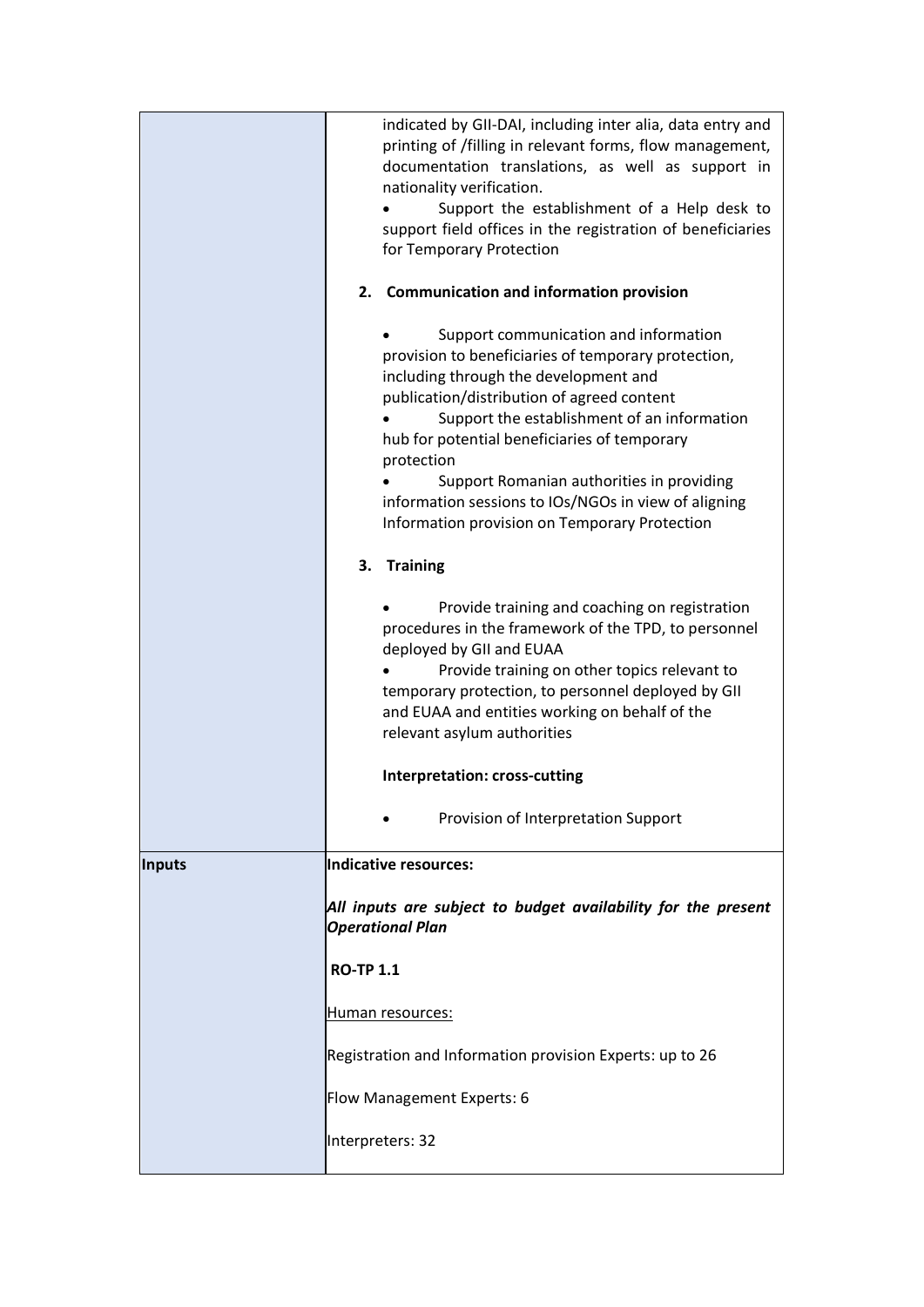| Cross-cutting:                                                                                                                                                                                                                                                                                                                                                                                                                                                                                    |
|---------------------------------------------------------------------------------------------------------------------------------------------------------------------------------------------------------------------------------------------------------------------------------------------------------------------------------------------------------------------------------------------------------------------------------------------------------------------------------------------------|
| • Organisation of trainings/meetings/workshops                                                                                                                                                                                                                                                                                                                                                                                                                                                    |
| <b>Material Support</b>                                                                                                                                                                                                                                                                                                                                                                                                                                                                           |
| Conditional to EUAA assessment and approval of any request<br>and subject to budget availability for the present Operational<br>Plan material support by the Agency could include inter alia<br>equipment, material and operational support, works,<br>services, communication/promotional materials, costs for<br>trainings/meetings/workshops, infrastructure<br>ा<br>costs.<br>equipment, office supplies and others where required for the<br>joint EUAA and national authorities' activities |

| Measure RO-REC 2: Reception Support for international protection applicants                                                 |                                                                                                                                                                                                                                                                                                                                                                                                                                                                                                                                                                                                                                                                                                                                                                                                                                                                                                                                                                                         |  |
|-----------------------------------------------------------------------------------------------------------------------------|-----------------------------------------------------------------------------------------------------------------------------------------------------------------------------------------------------------------------------------------------------------------------------------------------------------------------------------------------------------------------------------------------------------------------------------------------------------------------------------------------------------------------------------------------------------------------------------------------------------------------------------------------------------------------------------------------------------------------------------------------------------------------------------------------------------------------------------------------------------------------------------------------------------------------------------------------------------------------------------------|--|
| <b>Expected outcome 2.1:</b> Enhanced capacity of the Romanian authorities in providing first-<br>line reception conditions |                                                                                                                                                                                                                                                                                                                                                                                                                                                                                                                                                                                                                                                                                                                                                                                                                                                                                                                                                                                         |  |
| Responsible<br>Authority(ies)/Main<br><b>National Partner(s)</b>                                                            | General Inspectorate for Immigration - Directorate for Asylum<br>and Integration (IGI-DAI) - Inspectoratul General pentru Imigrari<br>- DirectiaAzilsiIntegrare (IGI-DAI)                                                                                                                                                                                                                                                                                                                                                                                                                                                                                                                                                                                                                                                                                                                                                                                                               |  |
| <b>Operational</b><br>Preconditions                                                                                         | Regular coordination meetings are held among the concerned<br>$\bullet$<br>representatives of the national authorities and with EUAA to<br>ensure effective collaboration and coordination.<br>The Romanian authorities make available the necessary office<br>$\bullet$<br>space for the Agency's deployed personnel and provide the<br>necessary equipment for implementation of the activities,<br>unless otherwise agreed.<br>A two-way data sharing procedure is in place between EUAA<br>and the Romanian authorities to measure the impact of the<br>intervention.<br>The host Member State will be responsible for securing all<br>national permits and permissions necessary for the provision<br>of the agreed support.<br>An agreement is reached between EUAA and the host Member<br>٠<br>State on practical and administrative arrangements necessary<br>for the deployment of EUAA personnel, e.g., as regards<br>linguistic requirements and professional certification. |  |
| <b>Outputs</b>                                                                                                              | RO-REC 2.1 Enhanced capacity of the Host Member State to<br>first-line<br>reception for<br>international<br>manage<br>protection<br>applicants                                                                                                                                                                                                                                                                                                                                                                                                                                                                                                                                                                                                                                                                                                                                                                                                                                          |  |
| <b>Actions</b>                                                                                                              |                                                                                                                                                                                                                                                                                                                                                                                                                                                                                                                                                                                                                                                                                                                                                                                                                                                                                                                                                                                         |  |
| <b>RO-REC 2.1</b>                                                                                                           | Support in the development of ToRs for contracting<br>$\bullet$<br>specialised (private) services for reception of applicants in<br>individual or collective locations                                                                                                                                                                                                                                                                                                                                                                                                                                                                                                                                                                                                                                                                                                                                                                                                                  |  |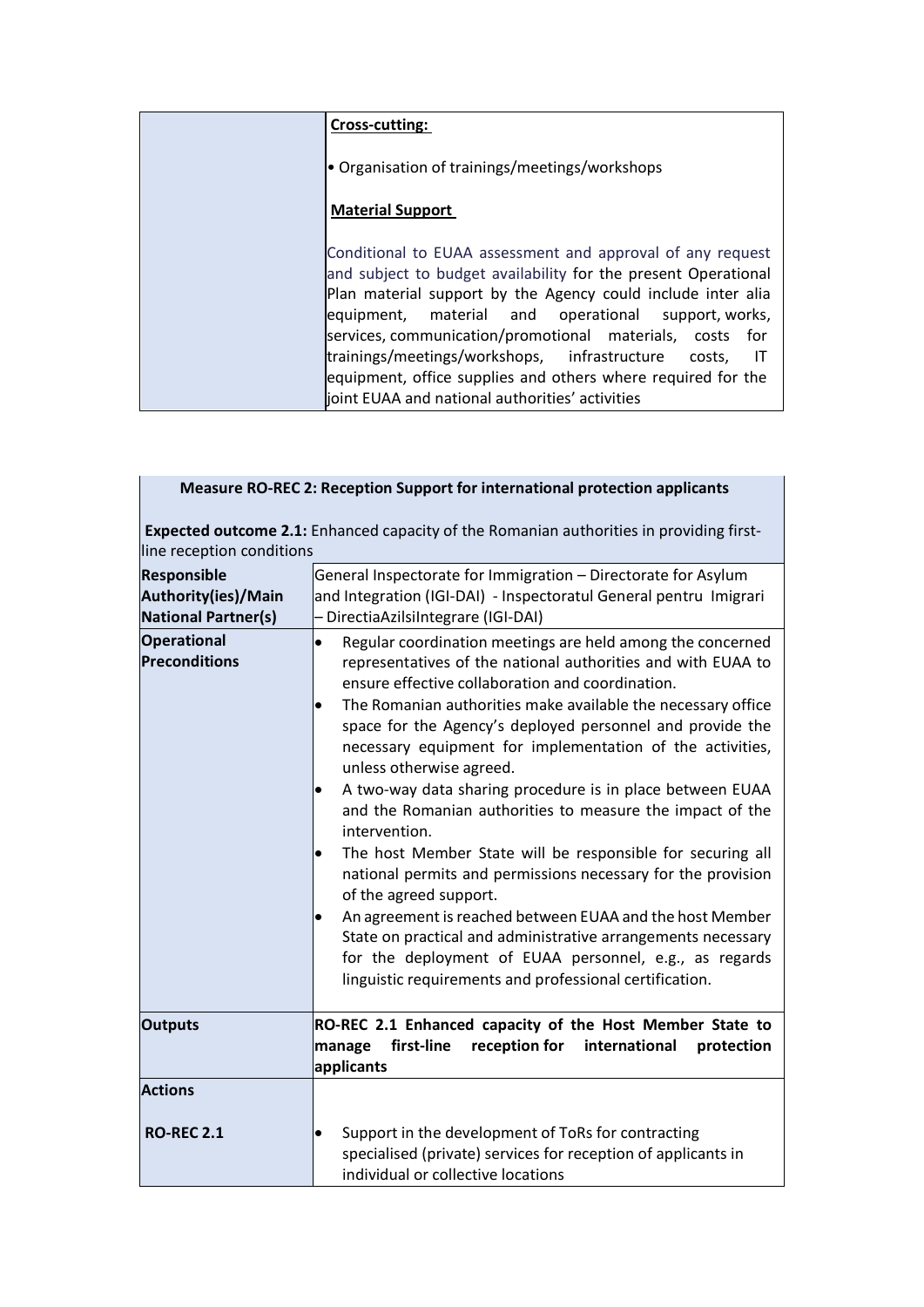|                                                | Support reception-related training and exchange visits in<br>$\bullet$<br>other Member States                                                                                                                                                                                                                                                                                                                                                                                                                           |
|------------------------------------------------|-------------------------------------------------------------------------------------------------------------------------------------------------------------------------------------------------------------------------------------------------------------------------------------------------------------------------------------------------------------------------------------------------------------------------------------------------------------------------------------------------------------------------|
| Inputs                                         | Indicative resources:                                                                                                                                                                                                                                                                                                                                                                                                                                                                                                   |
|                                                | All inputs are subject to budget availability for the present<br><b>Operational Plan</b>                                                                                                                                                                                                                                                                                                                                                                                                                                |
| <b>RO-REC 2.1</b><br>Human resources:          |                                                                                                                                                                                                                                                                                                                                                                                                                                                                                                                         |
|                                                |                                                                                                                                                                                                                                                                                                                                                                                                                                                                                                                         |
|                                                | Cross-cutting:                                                                                                                                                                                                                                                                                                                                                                                                                                                                                                          |
| • Organisation of trainings/meetings/workshops |                                                                                                                                                                                                                                                                                                                                                                                                                                                                                                                         |
|                                                | <b>Material Support</b>                                                                                                                                                                                                                                                                                                                                                                                                                                                                                                 |
|                                                | Conditional to EUAA assessment and approval of any request and<br>subject to budget availability for the present Operational Plan<br>material support by the Agency could include inter alia equipment,<br>material<br>and<br>operational<br>support, works,<br>services,<br>communication/promotional<br>for<br>materials,<br>costs<br>trainings/meetings/workshops, infrastructure<br>IT<br>costs.<br>equipment, office supplies and others where required for the<br>joint EUAA and national authorities' activities |

| <b>Measure RO-REL 3: Voluntary Transfer Support</b>                                                                                                                              |                                                                                                                                                                                                                                                                                                                           |  |
|----------------------------------------------------------------------------------------------------------------------------------------------------------------------------------|---------------------------------------------------------------------------------------------------------------------------------------------------------------------------------------------------------------------------------------------------------------------------------------------------------------------------|--|
| <b>Expected outcome 3.1:</b> Effective implementation of the voluntary transfer from Romania to<br>other EU Member States of displaced people falling under temporary protection |                                                                                                                                                                                                                                                                                                                           |  |
| <b>Responsible</b><br>Authority(ies)/Main<br><b>National Partner(s)</b>                                                                                                          | General Inspectorate for Immigration - Directorate for Asylum and<br>Integration (IGI-DAI) - Inspectoratul General pentrulmigrari –<br>DirectiaAzilsiIntegrare (IGI-DAI)                                                                                                                                                  |  |
| <b>Operational</b><br><b>Preconditions</b>                                                                                                                                       | The Host Member decided to activate a transfer hub on its<br>territory<br>The Host Member State has transposed the Temporary<br>Protection Directive into its national law.<br>Joint Standard operating procedures are established by the<br>Commission and all involved actors for the implementation od<br>this scheme. |  |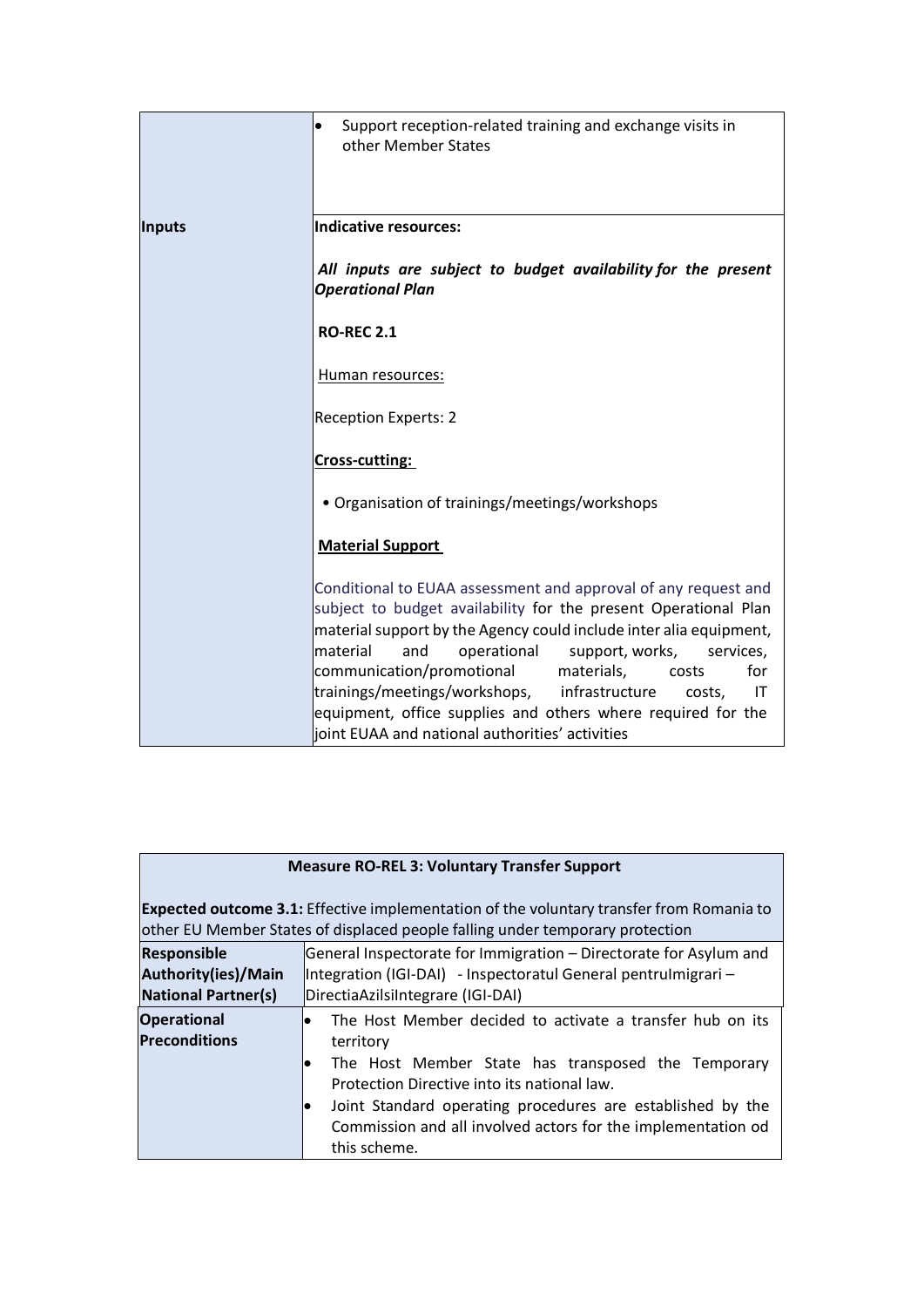|                   | Regular coordination meetings are held among the concerned<br>representatives of the national authorities and with EUAA to<br>ensure effective collaboration and coordination.<br>Quarterly Measure Steering Committee meetings are held<br>between EUAA and the beneficiary national authorities in order<br>to ensure effective operational coordination, implementation<br>and monitoring of the Plan.                                                                    |
|-------------------|------------------------------------------------------------------------------------------------------------------------------------------------------------------------------------------------------------------------------------------------------------------------------------------------------------------------------------------------------------------------------------------------------------------------------------------------------------------------------|
|                   | The Romanian authorities make available the necessary office<br>space for the Agency's deployed personnel and provide the<br>necessary equipment for implementation of the activities,<br>unless otherwise agreed.                                                                                                                                                                                                                                                           |
|                   | A two-way data sharing procedure is in place between EUAA<br>and the Romanian authorities to measure the impact of the<br>intervention.                                                                                                                                                                                                                                                                                                                                      |
|                   | The host Member State will be responsible for securing all<br>national permits and permissions necessary for the provision of<br>the agreed support.                                                                                                                                                                                                                                                                                                                         |
|                   | An agreement is reached between EUAA and the host Member<br>State on practical and administrative arrangements necessary<br>for the deployment of EUAA personnel, e.g., as regards<br>linguistic requirements and professional certification.<br>Where deemed appropriate, Romanian authorities grant access<br>to relevant databases/IT systems, where necessary                                                                                                            |
| <b>Outputs</b>    | RO-REL 3.1 Support to the voluntary transfer from Romania to other<br>EU Member States of displaced people falling under temporary<br>protection                                                                                                                                                                                                                                                                                                                             |
| <b>Actions</b>    |                                                                                                                                                                                                                                                                                                                                                                                                                                                                              |
| <b>RO-REL 3.1</b> | RO-REL 3.1 Support to the voluntary transfer from Romania to<br>other EU Member States of displaced people, including<br>unaccompanied and separated minors, falling under temporary<br>protection                                                                                                                                                                                                                                                                           |
|                   | Support the coordination and harmonisation of transfer<br>activities of eligible TP beneficiaries, including the design of<br>tools, workflows and templates<br>Support with specific tasks that could include information<br>$\bullet$<br>provision/interviews/registrations/vulnerability assessments or<br>others as defined in agreed Standard Operating Procedures<br>Provide<br>for<br>interpretation<br>services<br>transfer<br>$\bullet$<br>interviews/registrations |
|                   | Match transfer requests with Member States' pledges<br>Support Member States' selection missions (if required),<br>including conducting additional interviews and providing<br>interpretation support, as necessary<br>Deliver relevant trainings and guidance                                                                                                                                                                                                               |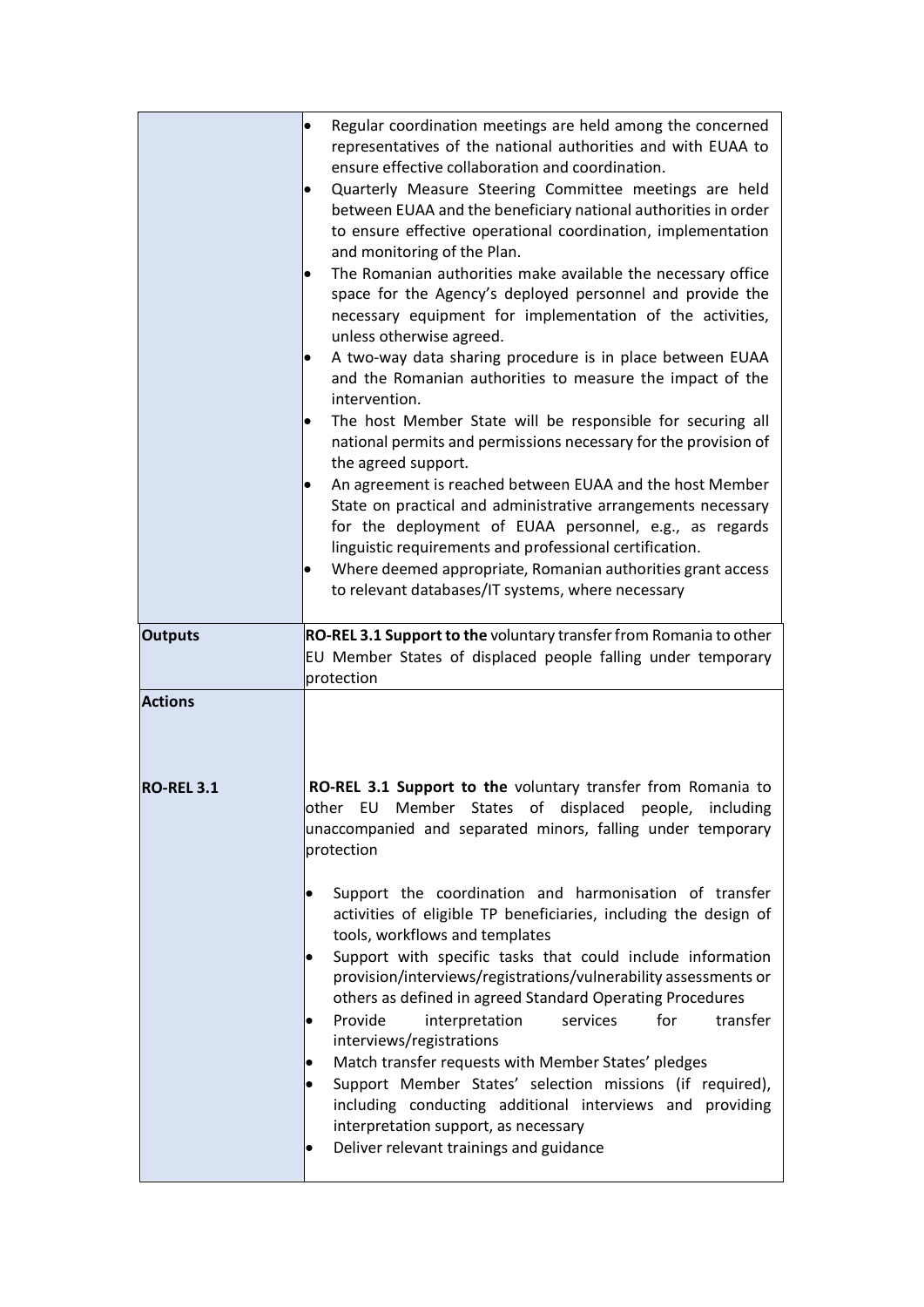| <b>Inputs</b> | Indicative resources:                                                                                                                                                                                                                                                                                                                                                                                                                                                                                                      |
|---------------|----------------------------------------------------------------------------------------------------------------------------------------------------------------------------------------------------------------------------------------------------------------------------------------------------------------------------------------------------------------------------------------------------------------------------------------------------------------------------------------------------------------------------|
|               | All inputs are subject to budget availability for the present<br><b>Operational Plan</b>                                                                                                                                                                                                                                                                                                                                                                                                                                   |
|               | <b>RO-REL 3.1</b>                                                                                                                                                                                                                                                                                                                                                                                                                                                                                                          |
|               | Human resources:                                                                                                                                                                                                                                                                                                                                                                                                                                                                                                           |
|               | Case experts: up to 21                                                                                                                                                                                                                                                                                                                                                                                                                                                                                                     |
|               | Flow Management experts: up to 6                                                                                                                                                                                                                                                                                                                                                                                                                                                                                           |
|               | Operations Assistants: up to 3                                                                                                                                                                                                                                                                                                                                                                                                                                                                                             |
|               | Quality Officers: up to 3                                                                                                                                                                                                                                                                                                                                                                                                                                                                                                  |
|               | Interpreters: up to 24                                                                                                                                                                                                                                                                                                                                                                                                                                                                                                     |
|               |                                                                                                                                                                                                                                                                                                                                                                                                                                                                                                                            |
|               | Cross-cutting:                                                                                                                                                                                                                                                                                                                                                                                                                                                                                                             |
|               | • Organisation of trainings/meetings/workshops                                                                                                                                                                                                                                                                                                                                                                                                                                                                             |
|               |                                                                                                                                                                                                                                                                                                                                                                                                                                                                                                                            |
|               | <b>Material Support</b>                                                                                                                                                                                                                                                                                                                                                                                                                                                                                                    |
|               | Conditional to EUAA assessment and approval of any request and<br>subject to budget availability for the present Operational Plan<br>material support by the Agency could include inter alia equipment,<br>material<br>operational<br>support, works,<br>and<br>services,<br>communication/promotional<br>materials,<br>for<br>costs<br>trainings/meetings/workshops,<br>infrastructure<br>IT<br>costs,<br>equipment, office supplies and others where required for the<br>joint EUAA and national authorities' activities |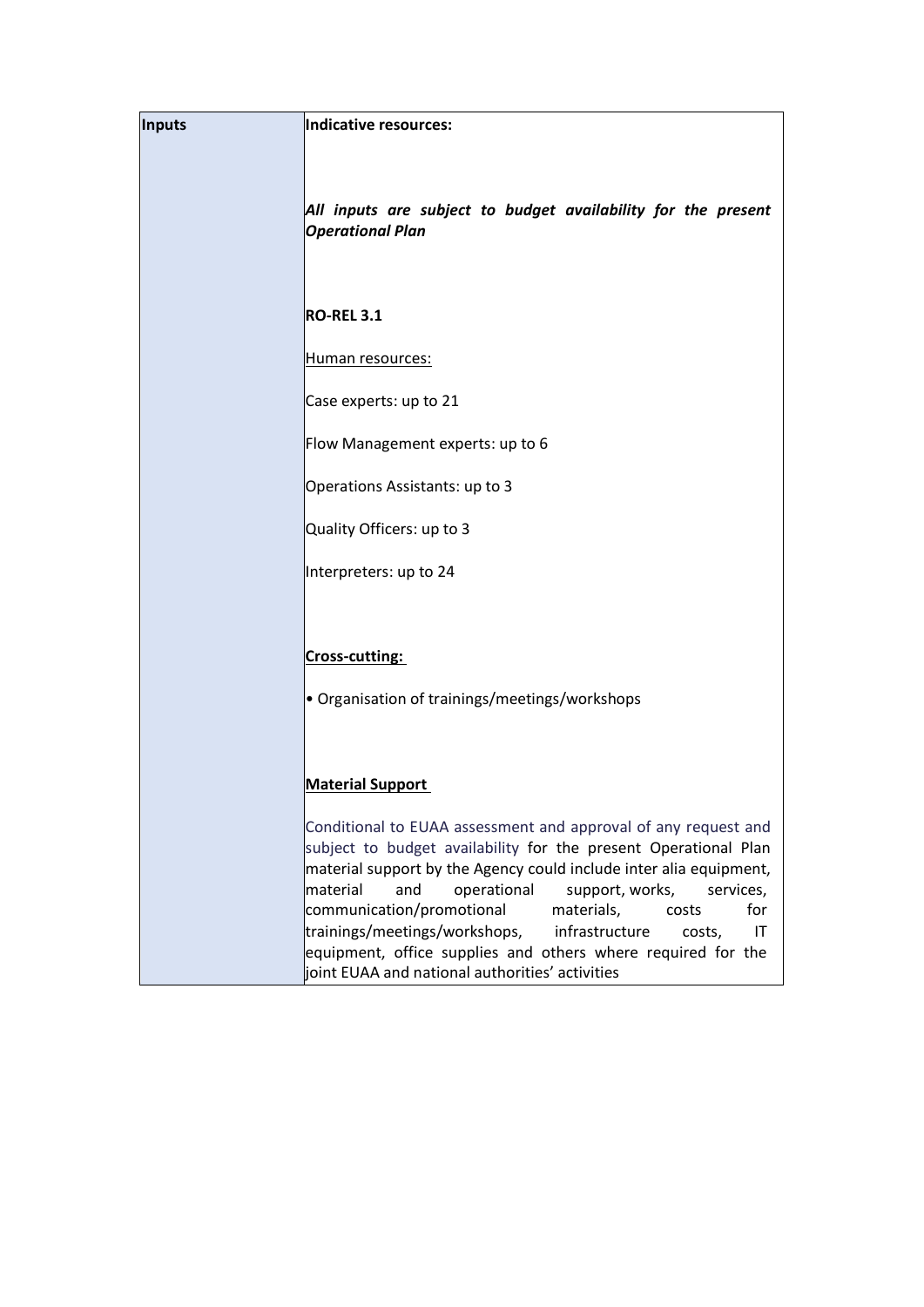# **ANNEX II - Incident Report Form**

# **[CONFIDENTIAL] Incident Report**

| Location:                           |  |
|-------------------------------------|--|
| Date:                               |  |
| Name of EUAA staff:                 |  |
| <b>Name of responsible National</b> |  |
| <b>Authority Authorised</b>         |  |
| <b>Representative:</b>              |  |

Date of incident:

Information on the incident: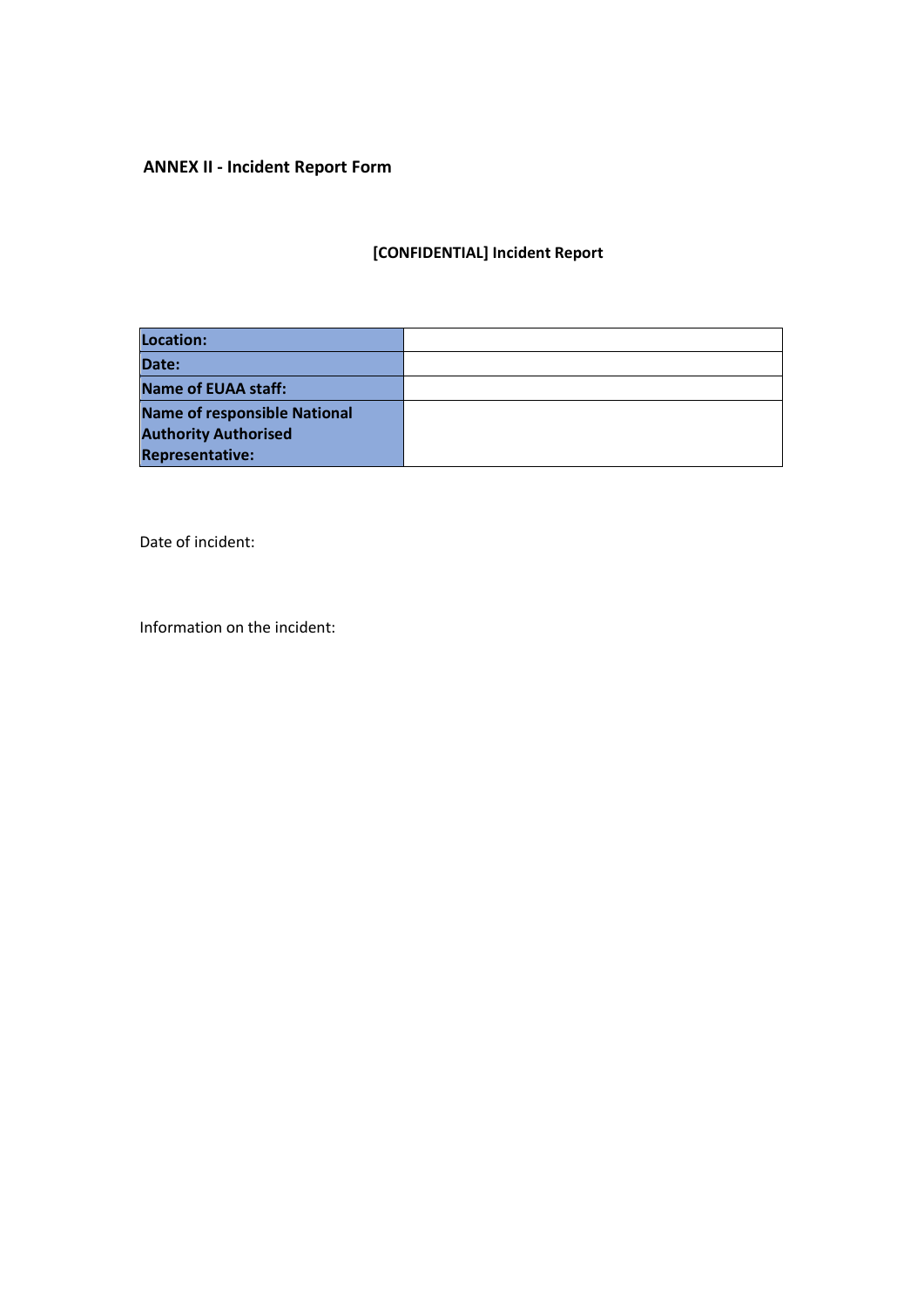## **ANNEX III – Security Incident Report Form**

**Security Incident Report**

| Location:                           |  |
|-------------------------------------|--|
| Date:                               |  |
| <b>Name of EUAA staff:</b>          |  |
| <b>Name of responsible National</b> |  |
| <b>Authority Authorised</b>         |  |
| <b>Representative:</b>              |  |

- 1. **Time of the incident:**
- 2. **Date and time of the report:**
- 3. **Type of incident:**
- 4. **Persons involved:**
- 5. **Incident description:**